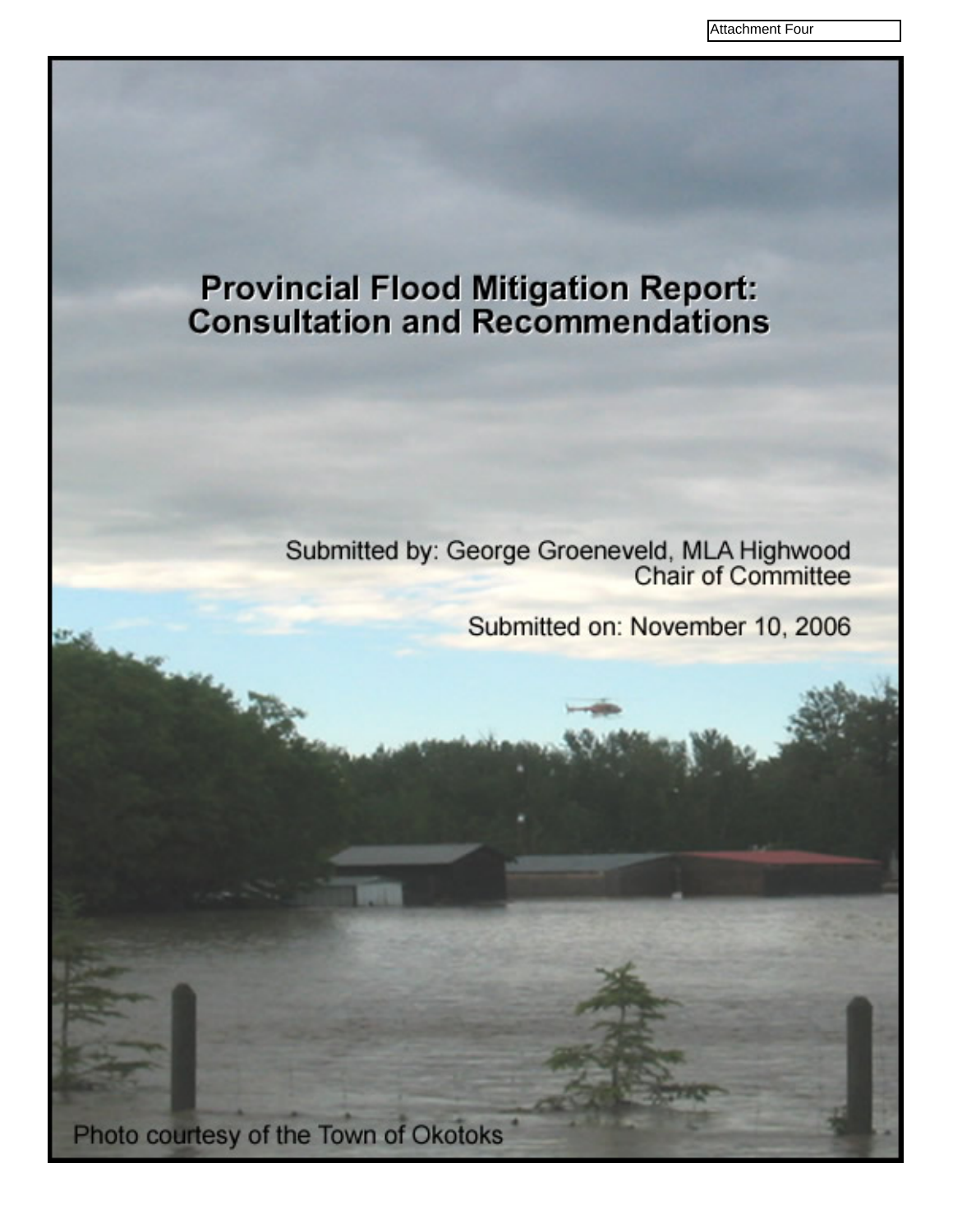#### **Executive Summary**

Extreme flood events in Alberta can result in loss of life and cause substantial property damage. In June of 2005, river flooding tragically resulted in the loss of three lives, over \$165 million dollars in disaster service payments and many unaccounted hardships for Albertans.

In an effort to identify potential mitigative measures to this natural disaster, a ministerial task force was struck in the fall, 2005 and a flood mitigation committee was created. Lead by G. Groeneveld, MLA for Highwood, the committee consisted of representatives from Alberta Infrastructure and Transportation, Alberta Environment and Alberta Municipal Affairs.

A draft flood mitigation strategy was developed. The key elements of the strategy are: (1) making resources available to make informed decisions about flood risks, (2) providing support to municipalities through guidelines, regulations and programs to limit future developments in flood prone areas and (3) continuing to provide technical expertise to municipalities for river and lake related flooding.

The resources required for implementing the all recommendations are estimated at \$306 million as a onetime investment to be staged over period of years, \$1.2 million increase in government operational budgets and include additional internal resources. We recommend that the federal government be approached to share the \$300 million cost for flood mitigation for existing developments in flood prone lands since the federal government shares the cost of disaster assistance if the mitigation work is not done.

An extensive consultation for 16 of the recommendations was held with municipalities who had previously been identified as potentially at risk from river flooding. The results of the consultation indicated strong support was shown for all of the recommendations in the flood risk strategy. After consultation, two additional recommendations were added to the draft flood mitigation strategy for a total of 18 draft recommendations for flood mitigation

Should the province wish to proceed with a provincial flood risk strategy, a project management team is needed to create an action plan for implementation of the recommendations, including budget submissions, directing legislative reviews and identifying requirements for additional full time positions. A second stage of the flood mitigation strategy may also include consultation with additional stakeholder, include First Nations, and refine the scope of the flood mitigation strategy. Implementation of the recommendations proposed will require development of a strategy and clarification of existing programs and key policies.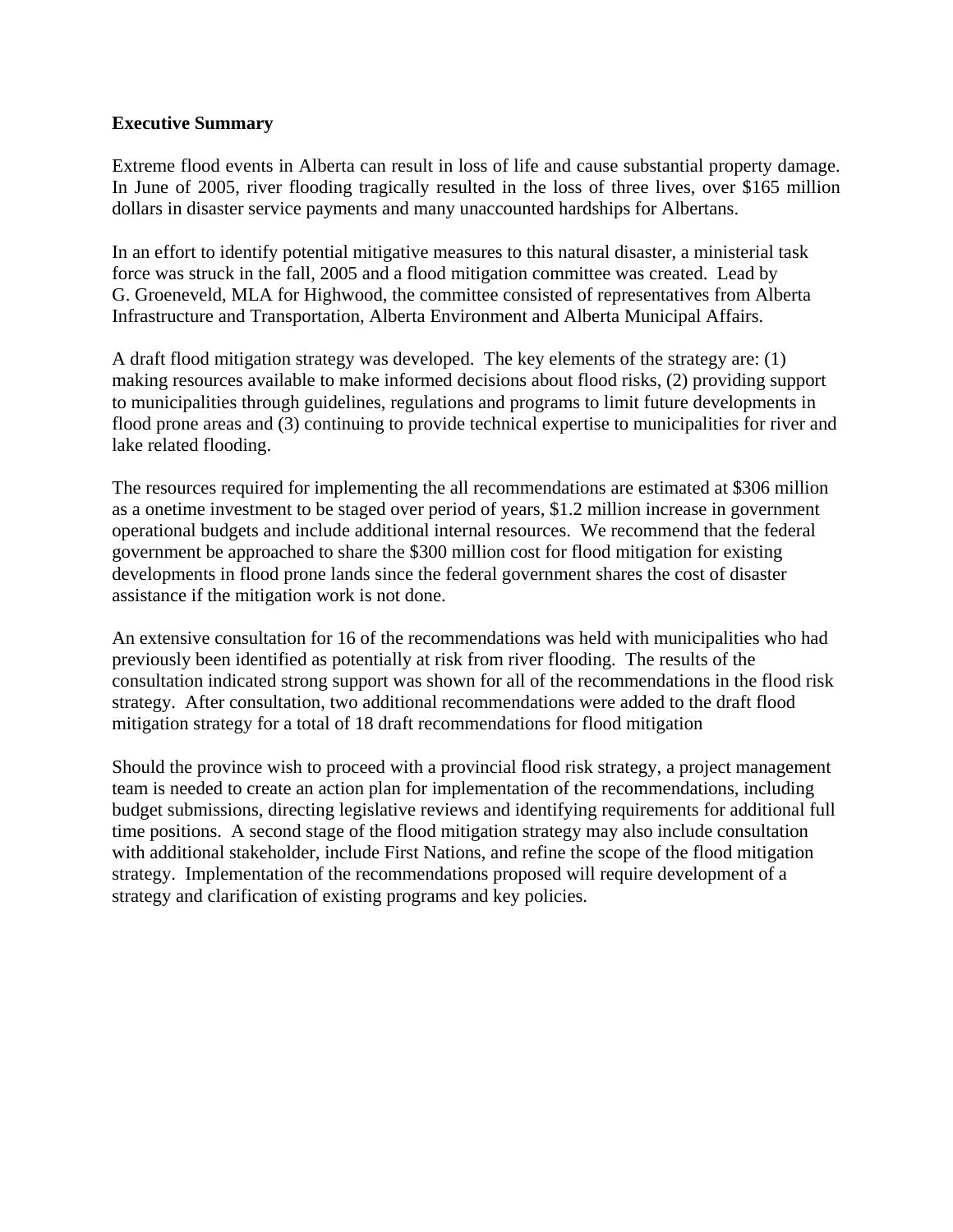## **Table of Contents**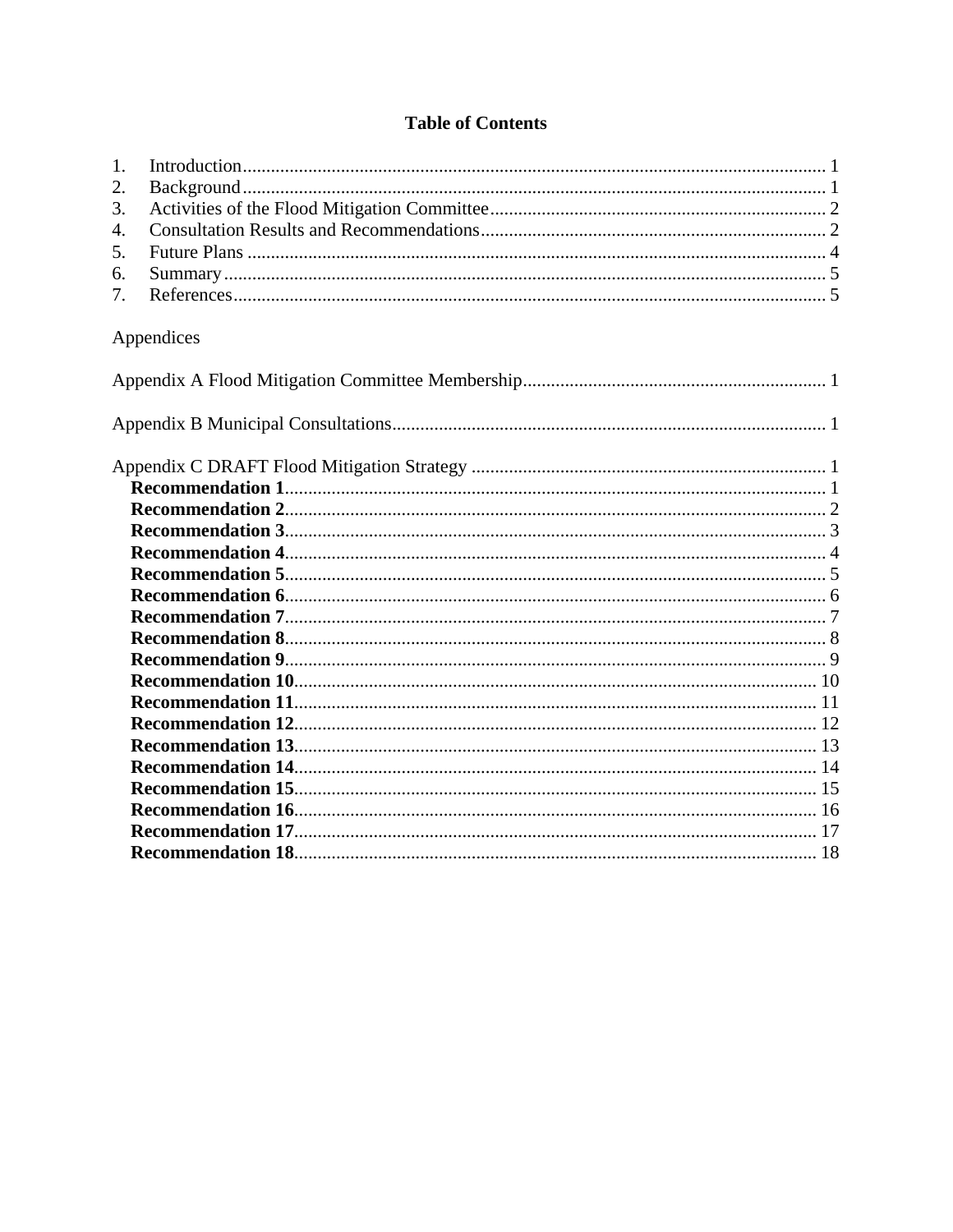#### <span id="page-3-0"></span>**1. Introduction**

In Canada, floods are the most destructive natural disaster in terms of cumulative property damages and losses (Kumar et al., 2001). In Alberta, major floods along rivers and streams have resulted in loss of lives and hundreds of millions of dollars in damages. Major recent flood events occurred in 1995, 1997 and 2005. River floods can occur throughout the year with precipitation leading to summer floods (1995 and 2005 floods) and river ice creating a potential for flooding in the winter (1997 floods). River flooding in Southern Alberta during the spring of 2005 tragically resulted in the loss of 3 lives and an economic loss of hundreds of millions of dollars. To date, the federal and provincial governments have provided over \$165 million in disaster assistance for this flood event.

In September 2005, a multi-department Flood Mitigation Committee was struck to develop a Provincial strategy for mitigating damages to communities where the damage occurs due to flooding from a river or stream. This definition excludes water damage from precipitation, municipal infrastructure or groundwater. The Committee Chair is Mr. George Groeneveld, MLA, Highwood and committee members include representatives from Alberta Infrastructure and Transportation (INFTRA), Alberta Environment (AENV) and Alberta Municipal Affairs (MA). INFTRA led the committee from September 2005 until May 2006 when, due to staff retirement, the lead role was given to AENV. Committee membership is detailed in Appendix A. This report documents the progress of the Flood Mitigation Committee and concludes with draft recommendations for the next stage of a provincial flood mitigation strategy.

#### **2. Background**

All levels of government have a role to play in a provincial flood mitigation strategy for Alberta. For a large flood event, the federal government pays up to 90% of the disaster assistance funds and, therefore, should have an interest in a strategy to reduce economic losses. The province has responsibility for managing natural resources that includes regulating activities in the waterways, flood risk identification and flood forecasting. As well the province is responsible for a portion of disaster assistance funding. The municipal government is responsible for considering flood protection in land use bylaws and emergency management within their community if a flood event were to occur.

A draft flood mitigation strategy was prepared in 2002 by representatives of several departments including Alberta Environment, Municipal Affairs, Alberta Transportation and Infrastructure, Agriculture, Food and Rural Development, Economic Development, Sustainable Resource Development and Finance. Although the document remained a draft, some of the recommendations from this report were implemented. For example, the Water Strategy at AENV captures the need to provide flood risk information to communities and the INFTRA document "Flood Risk Management Guidelines for Location of New Facilities Funded By Alberta Infrastructure" provides guidelines for the acceptable level of flood risk for critical and lifeline structures.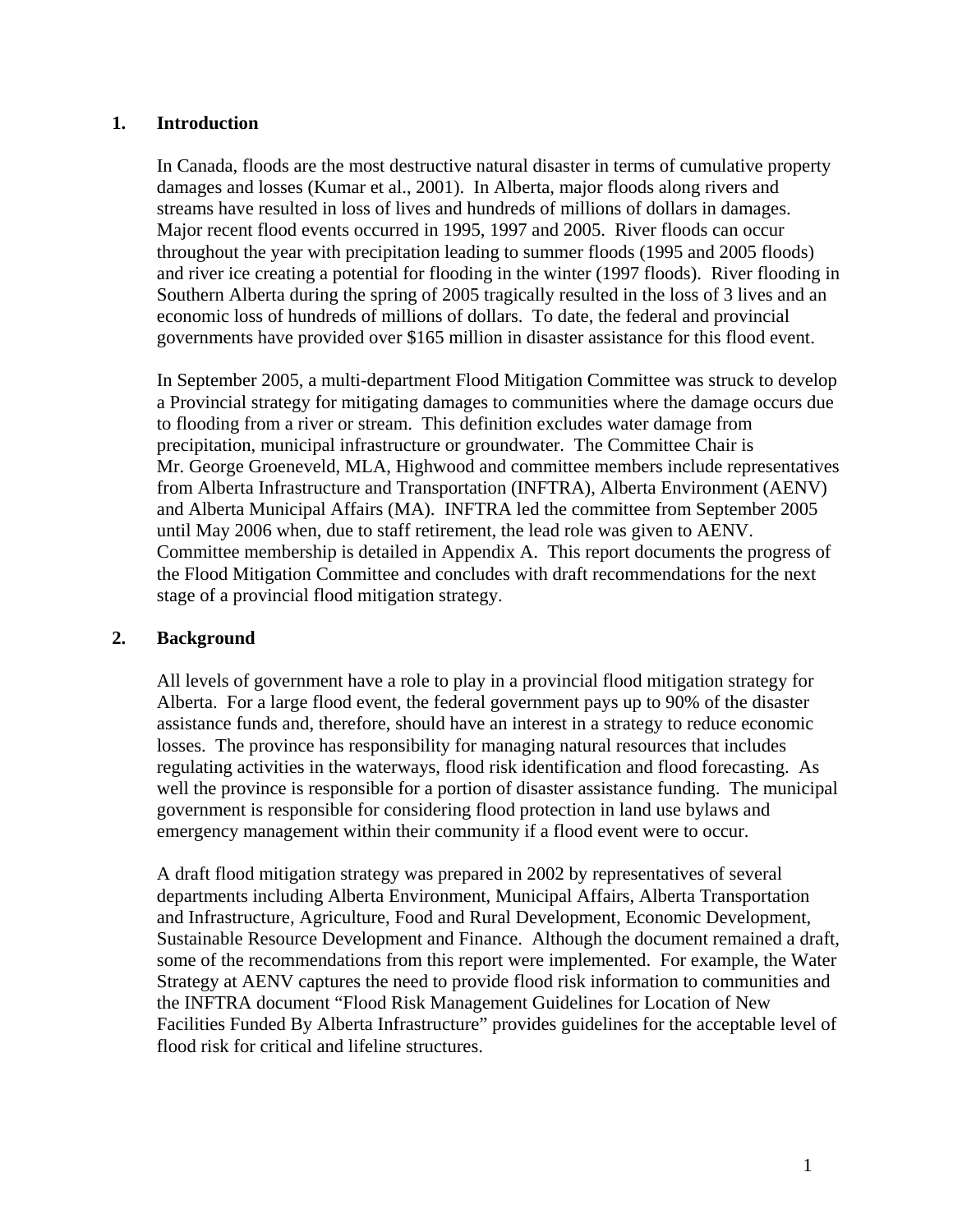<span id="page-4-0"></span>The Flood Mitigation Committee reviewed the 2002 draft mitigation strategy and found that a substantial volume of material was still relevant to government departments in 2006. Since the draft strategy provided general guidelines for ongoing functions within departments, many of the items are still part of a valid flood mitigation program four years later. For example, Alberta Environment has collected, does collect and will continue to collect flood information during flood events.

Municipal participation is a key element in a flood mitigation strategy. Municipalities are the front line in delivering many important aspects of flood mitigation because they are ultimately responsible for approving development in their communities. In addition, municipal governments often have idea of potential flood mitigation measures that are appropriate for their local areas and the relative costs of such proposals. Shrubsole et al. (2003) state that failure to communicate and equip municipalities with the resources that they need to make responsible decisions has been a major downfall of many flood mitigation programs.

This report documents the efforts of the Flood Mitigation Committee to examine measures to lessen the impacts of river and stream flooding on Alberta communities with an identified risk. It includes the results of an extensive municipal consultation process and concludes with draft recommendations.

### **3. Activities of the Flood Mitigation Committee**

The Flood Mitigation Committee was struck in the fall, 2005. Committee members collected information on previous and ongoing government efforts towards flood mitigation in Alberta. During the winter, information was reviewed and the committee's comments on the 2002 Draft Flood Mitigation were documented.

A consultation process was initiated in March 2006 with municipalities to gauge the level of municipal support for the ideas within the mitigation strategy, to determine the extent of knowledge regarding local flood mitigation needs and the costs associated with flood mitigation for the municipalities. The consultation was limited to areas with an identified flood risk as defined by the provincial flood risk mapping program. Focused on urban communities, flood risk areas identify the areas most likely to benefit from appropriate land use decisions by reducing the potential for flood damage in these flood prone areas. A list of municipalities, scheduled meetings and committee representation at the meetings is listed in Appendix B.

#### **4. Consultation Results and Recommendations**

The results of the municipal consultation process showed an overwhelming support for concepts within the draft flood mitigation strategy with a minimum of 79% support and up to 100% for some aspects of the strategy. This section discusses the key concepts in the draft strategy. The complete recommendations, degree of support and potential lead departments are provided in Appendix C. Hart (2006) details the results of the municipal consultations in a report titled "Consultations with Communities at Risk".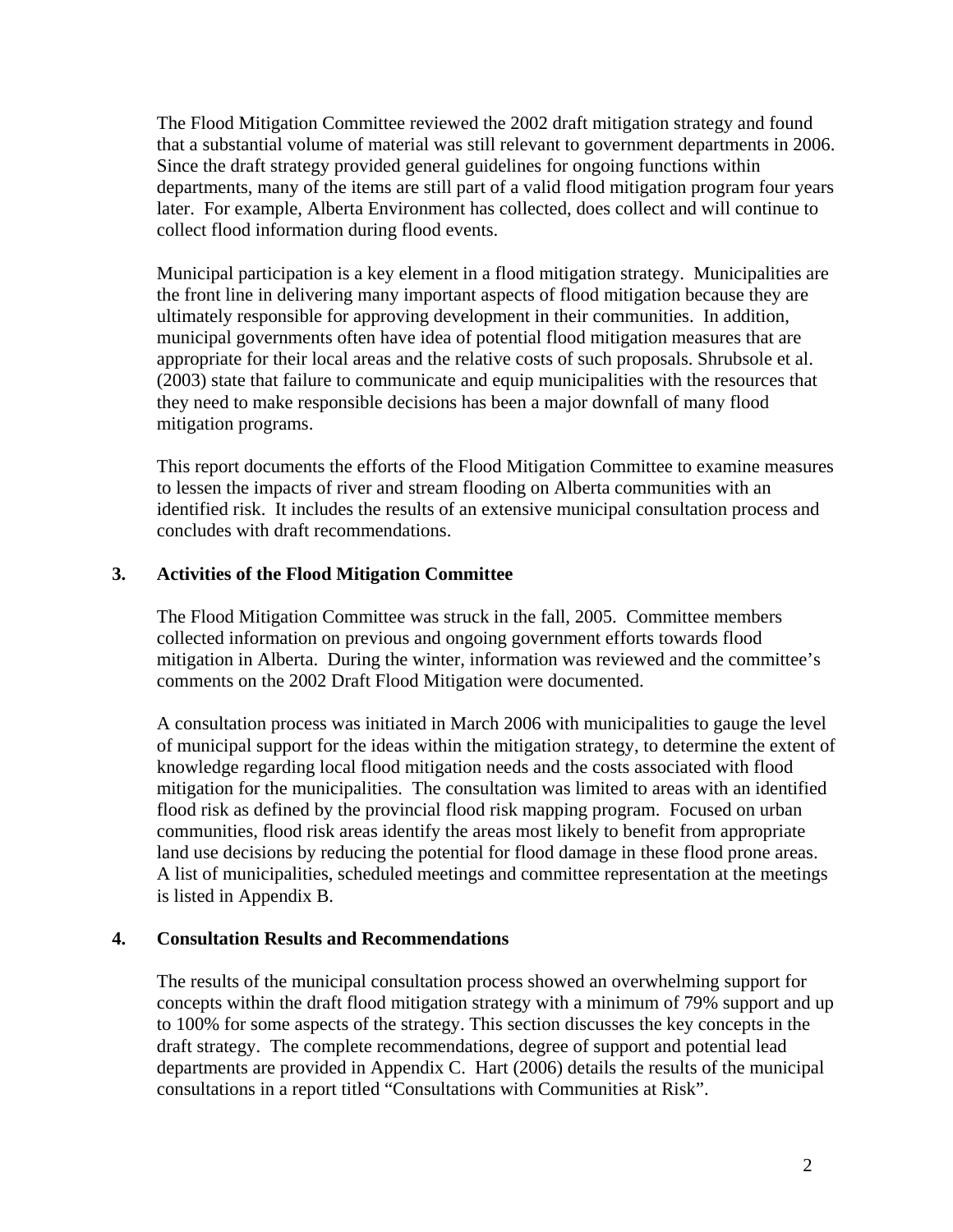After reviewing the responses on the 16 draft recommendations presented, the Flood Mitigation Committee rephrased some of the original recommendations and added two additional recommendations to produce a set of 18 recommendations for a provincial flood mitigation program. The goal of the flood mitigation program is to reduce damages in Alberta in the event of a major river flood. The full recommendations, report of community support and potential methods of implementation are contained in Appendix C. A summary of the recommendations follows.

### **Target: Alberta has the resources available to make informed decisions about flood risks.**

Recommendations:

- 1. AENV coordinate the completion of flood risk maps for the identified urban flood risk areas in the province.
- 2. AENV develop a map maintenance program to ensure that the flood risk maps are updated when appropriate.
- 3. AENV identify priority rural flood risk areas that require flood risk mapping and develop a program to prepare the maps.
- 4. AENV co-ordinate the determination of the 1:100 year still water lake elevation for all gauged lakes in the province.
- 5. AENV continue to collect high-water elevation, aerial photography and other appropriate data whenever a significant flood occurs and share this information with local authorities. Alberta Environment should continue to explore and evaluate other methods of collecting flood data such as satellite imagery.
- 6. AENV make historic flood information available to the public on its web site. Suitable information would include historic high-water elevations, flood risk reports, and flood photography.

### **Target: Alberta municipalities have the support they need through additional education, guidelines, regulations and programs to encourage appropriate future developments in flood prone areas.**

Recommendations:

- 7. The Minister of Environment designate a flood risk area after the responsible local authority has had an opportunity to review the maps and provide comments on the technical elements. The recommended time period for designation is within six months of receiving the maps.
- 8. A notification system be established that will inform any potential buyer that the property is located within a designated flood risk area.
- 9. Alberta Municipal Affairs, in consultation with Alberta Environment prepare an information bulletin on the subject of planning for flood-prone lands to be circulated to municipalities.
- 10. The flood mitigation strategy include a cessation of the sale of crown lands in known flood risk areas.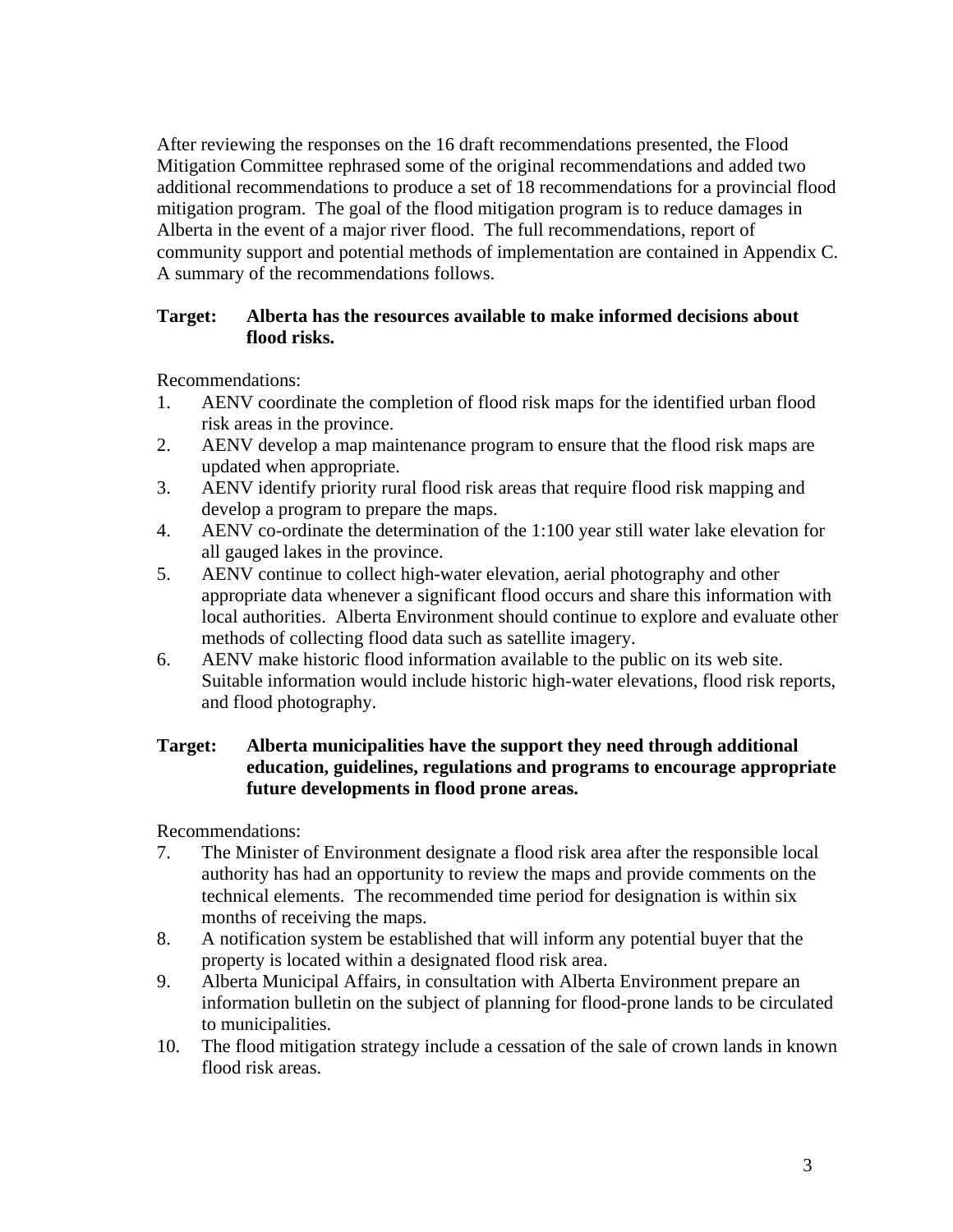- <span id="page-6-0"></span>11. The "Flood Risk Management Guidelines for Location of New Facilities Funded By Alberta Infrastructure" be followed when province constructs or contributes funding towards new facilities.
- 12. The provincial government develop programs to cost-share flood mitigation measures to protect existing development in urban and rural areas. The costs should be shared among the federal, provincial, and local governments. In the case of individuals, they could cost-share directly with the federal government.
- 13. Disaster Recovery Regulations be amended to prohibit disaster recovery payments for new inappropriate development in flood risk areas.
- 14. The provincial government continue to pursue amendments to the federal disaster financial assistance arrangements to allow federal funding for disaster recovery compensation for damages to appropriate development in flood risk areas.
- 15. The provincial flood mitigation strategy not include provincially operated or funded flood insurance.
- 16. The provincial government continue to support local authorities to educate their citizens on the flood risks to their communities.

### **Target: Alberta government continues to provide technical expertise to municipalities for river related flooding.**

Recommendations:

- 17. AENV expand its forecasting network to provide an appropriate level of warning for all local authorities exposed to a flood risk.
- 18. AENV and MA work together to explore the potential for extending the provincial flood risk mapping program to an emergency mapping program.

## **5. Future Plans**

After ministerial approval of this draft flood mitigation strategy, the next stage would be to develop an implementation strategy for the recommendations provided and to provide a forum for concerns that could not be addressed in the first stage of the strategy development such as flooding of aboriginal lands.

The implementation of some recommendations requires only a commitment of resources from the provincial government while other recommendations involve the federal and/or municipal governments. For recommendations that can be carried out by the provincial government, initiatives should be coordinated between ministries with clear direction for priority projects. Because of the inter-relationship between recommendations, it will be necessary to define the scope of each project, including when and how the benefit to Albertans will be realized.

The recommendation for a federal cost share program to provide flood mitigation to municipalities will be highly beneficial but will require resources from the provincial government before a program can be initiated. Without a definite response from the federal government, it may be difficult to justify diverting resources from other programs to design a community flood mitigation program that may or may not be federally funded.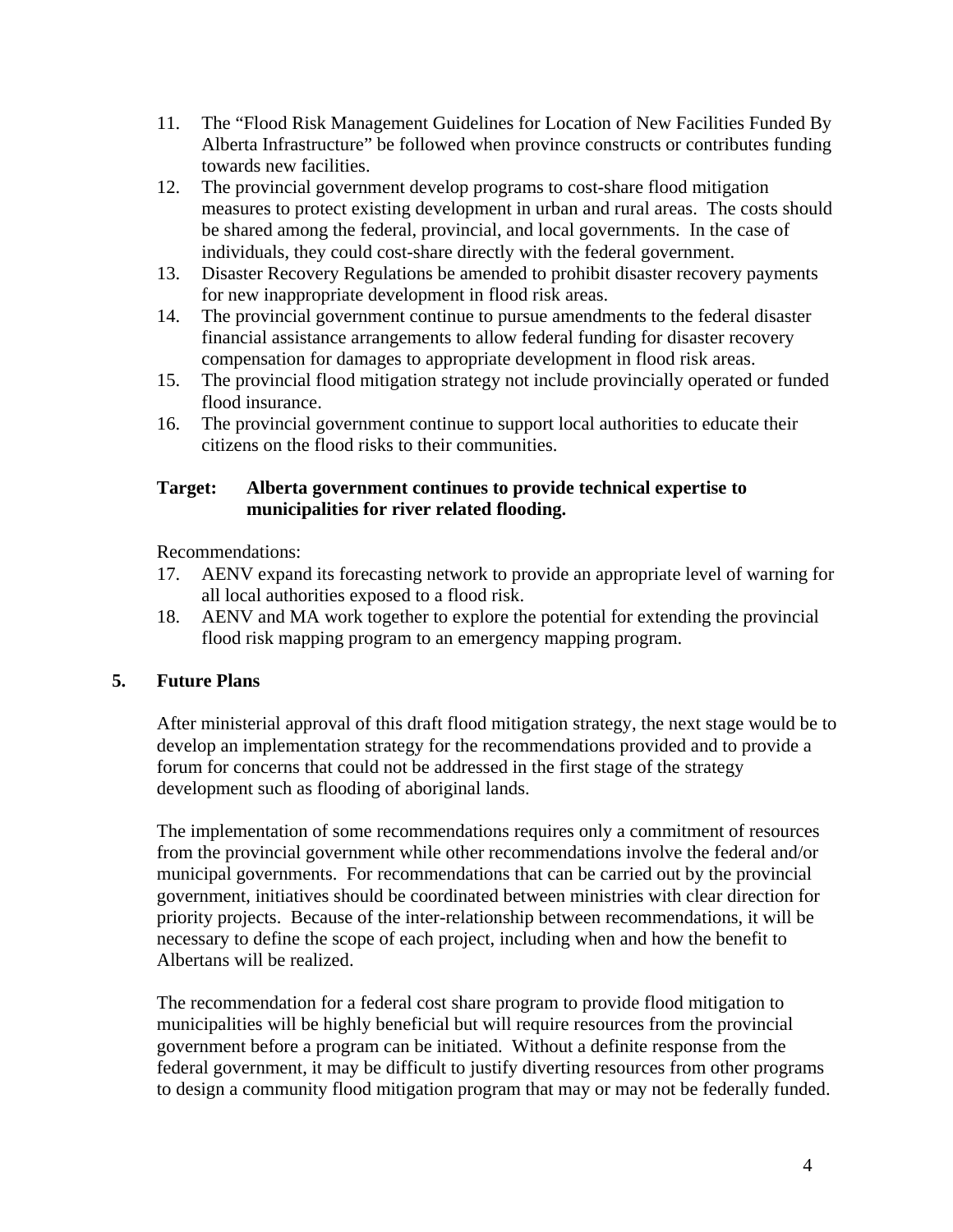<span id="page-7-0"></span>Because of the large investment of money, the federal government may wish to participate in structuring the program, making it difficult for Alberta to proceed independent of the federal government. For this reason, it is vital to reach an understanding with the federal government before initiating this important aspect of the flood mitigation strategy.

The flood mitigation strategy recommends that municipalities be involved in everything from flood risk education to identifying flood mitigative measures for their local area. A process must be coordinated between the ministries to develop an effective approach. The municipalities need to be provided education and resources to facilitate their interactions with people within the community and with the provincial government. Since the municipalities are responsible for land use planning decisions, it is vital that municipalities are provided with the knowledge of flood mitigation and are well informed about any new programs or policies

### **6. Summary**

Following the spring floods of 2005, a ministerial task force was struck to create a provincial flood mitigation strategy. Lead by G. Groeneveld (MLA, Highwood), a interdepartmental committee consisting of Alberta Environment, Alberta Transportation and Municipal Affairs prepared a draft flood mitigation strategy. The strategy focused on: (1) making resources available to make informed decisions about flood risks, (2) providing support to municipalities through guidelines, regulations and programs to encourage appropriate future developments in flood prone areas and (3) continuing to provide technical expertise to municipalities for river related flooding. Municipalities with an identified flood risk were shown, through a consultation process, to strongly support all of the recommendations provided for comment. If these recommendations are to be implemented, we recommend a project management team be assembled to create an action plan, finalize budgets, direct legislative reviews and identify additional staffing requirements.

### **7. References**

Hart, D. 2006. Provincial Flood Risk Management Strategy: Consultations with Communities at Risk. Hart Water Management Consulting and AMEC Earth and Environmental. Calgary Alberta.

Kumar, Ashij, Ian Burton, and David Etkin. 2001. Managing flood hazard and risk: report of an independent expert panel. Office of Critical Infrastructure Protection and Emergency Preparedness. Government of Canada.

Shrubsole, Dan, Greg Brooks, Robert Halliday, Emdad Haque, Ashij Kumar, Jacinthe Lacroix, Harun Rasid, Jean Rousselle, and Slobodan P. Simonovic. 2003. An Assessment of Flood Risk Management in Canada. Institute for Catastrophic Loss Reduction (ICLR) Research, Paper Series No. 28.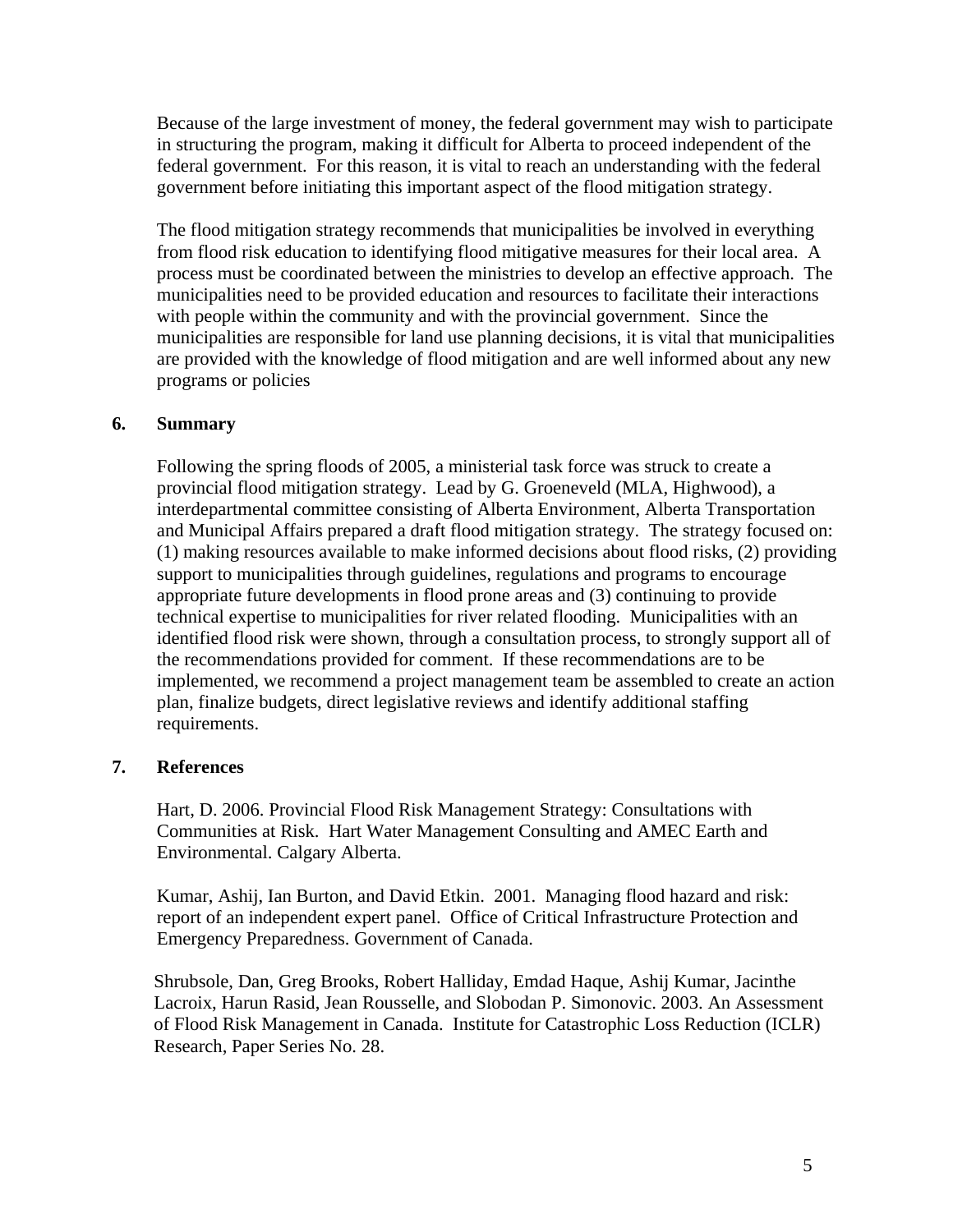<span id="page-8-0"></span>**Flood Mitigation Committee Membership**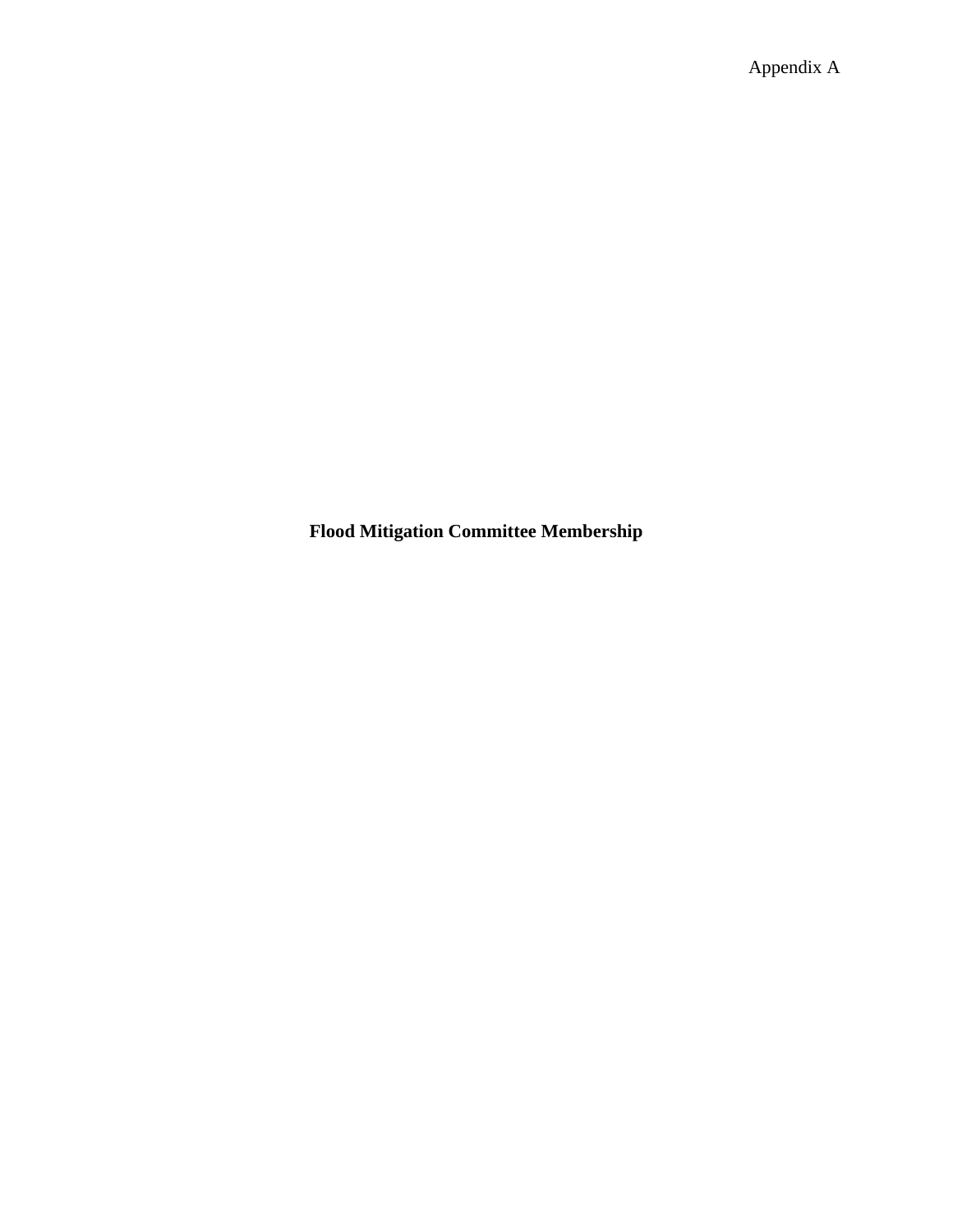| <b>Name</b>                 | <b>Department</b>                               | <b>Date</b>                   |  |  |  |  |  |
|-----------------------------|-------------------------------------------------|-------------------------------|--|--|--|--|--|
| <b>Minister</b>             |                                                 |                               |  |  |  |  |  |
| Lyle Oberg, MLA             | Infrastructure & Transportation                 | September 2005-March 2006     |  |  |  |  |  |
| Ty Lund, MLA                | Infrastructure & Transportation                 | March 2006-November 2006      |  |  |  |  |  |
| Guy Boutilier, MLA          | Environment                                     | September 2005-November 2006  |  |  |  |  |  |
| Rob Renner, MLA             | <b>Municipal Affairs</b>                        | September 2005-November 2006  |  |  |  |  |  |
|                             |                                                 |                               |  |  |  |  |  |
|                             | <b>Committee Membership from September 2005</b> |                               |  |  |  |  |  |
| Chair,                      |                                                 | September 2005-November 2006  |  |  |  |  |  |
| George Groeneveld           | MLA, Highwood                                   |                               |  |  |  |  |  |
| Jay Nagendran               | Environment                                     | September 2005-November 2006  |  |  |  |  |  |
| <b>Greg Carter</b>          | <b>Municipal Affairs</b>                        | September 2005-November 2006  |  |  |  |  |  |
| Allan Kwan                  | Infrastructure & Transportation                 | June 2006 - November 2006     |  |  |  |  |  |
| Co-Chair,                   |                                                 |                               |  |  |  |  |  |
| Chandra Mahabir             | Environment                                     | September 2005-November 2006  |  |  |  |  |  |
| <b>Members</b>              |                                                 |                               |  |  |  |  |  |
| <b>Jim Choles</b>           | Environment                                     | September 2005-November 2006  |  |  |  |  |  |
| Denis McGowan               | Environment                                     | September 2005-November 2006  |  |  |  |  |  |
| Ray Keller                  | Environment                                     | April 2006-November 2006      |  |  |  |  |  |
| Nancy Hackett               | <b>Municipal Affairs</b>                        | June 2006-November 2006       |  |  |  |  |  |
| <b>Adam Armitage-Conway</b> | <b>Municipal Affairs</b>                        | July 2006-November 2006       |  |  |  |  |  |
| <b>Ajit Paramapathy</b>     | Infrastructure & Transportation                 | October 2006-November 2006    |  |  |  |  |  |
| <b>Past Members</b>         |                                                 |                               |  |  |  |  |  |
| Doug Clark, Co-Chair        | Infrastructure & Transportation                 | September 2005-May 2006       |  |  |  |  |  |
| Wayne Jackson               | <b>Municipal Affairs</b>                        | September 2005- June 2006     |  |  |  |  |  |
| John Taggart                | Environment                                     | September 2005-April 2006     |  |  |  |  |  |
| <b>Arbind Manili</b>        | Infrastructure & Transportation                 | June 2006 – October 2006      |  |  |  |  |  |
| Colleen Walford             | Environment                                     | September 2005- December 2005 |  |  |  |  |  |
| <b>Herb Presley</b>         | <b>Municipal Affairs</b>                        | June 2006-July 2006           |  |  |  |  |  |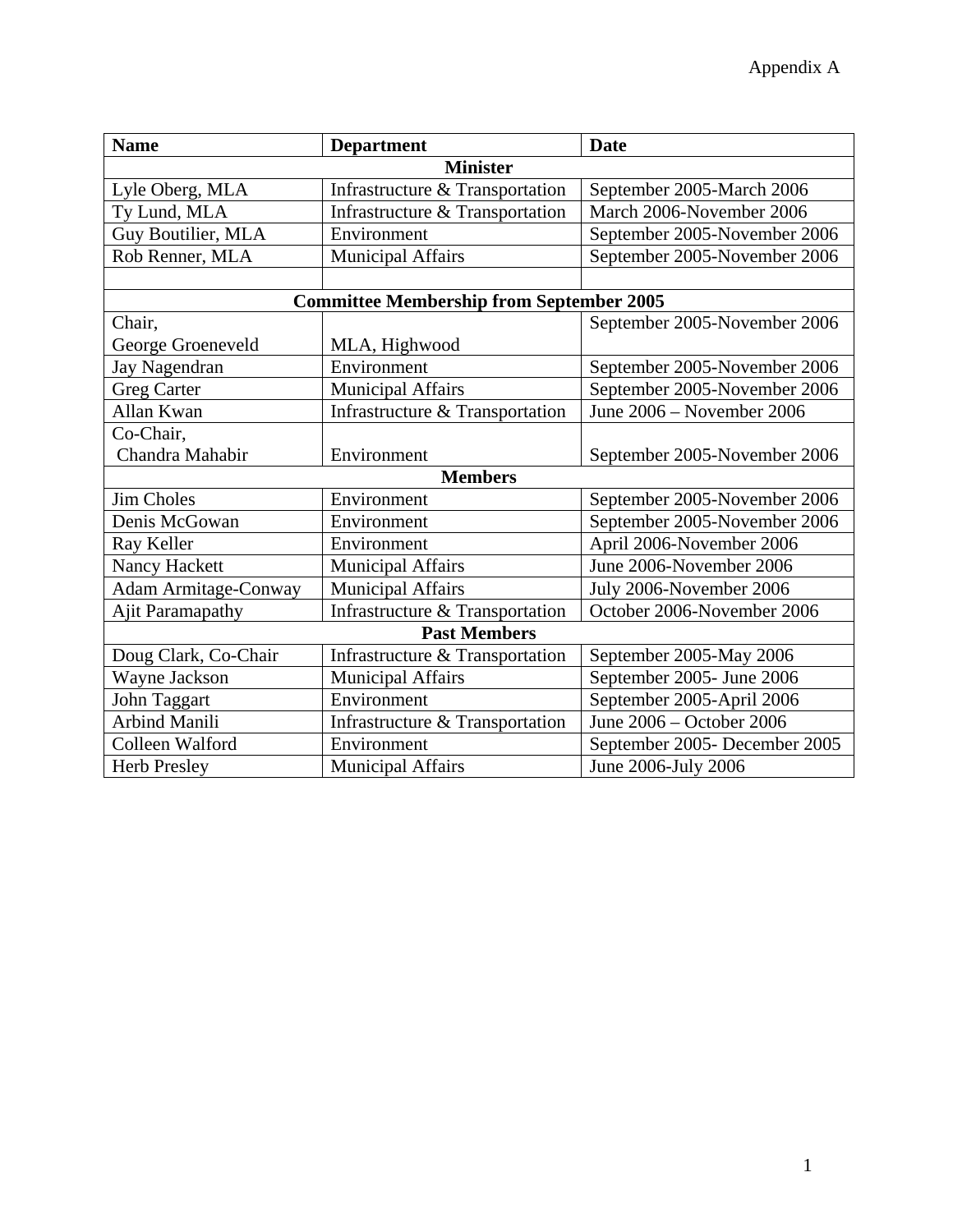<span id="page-10-0"></span>**Municipal Consultations**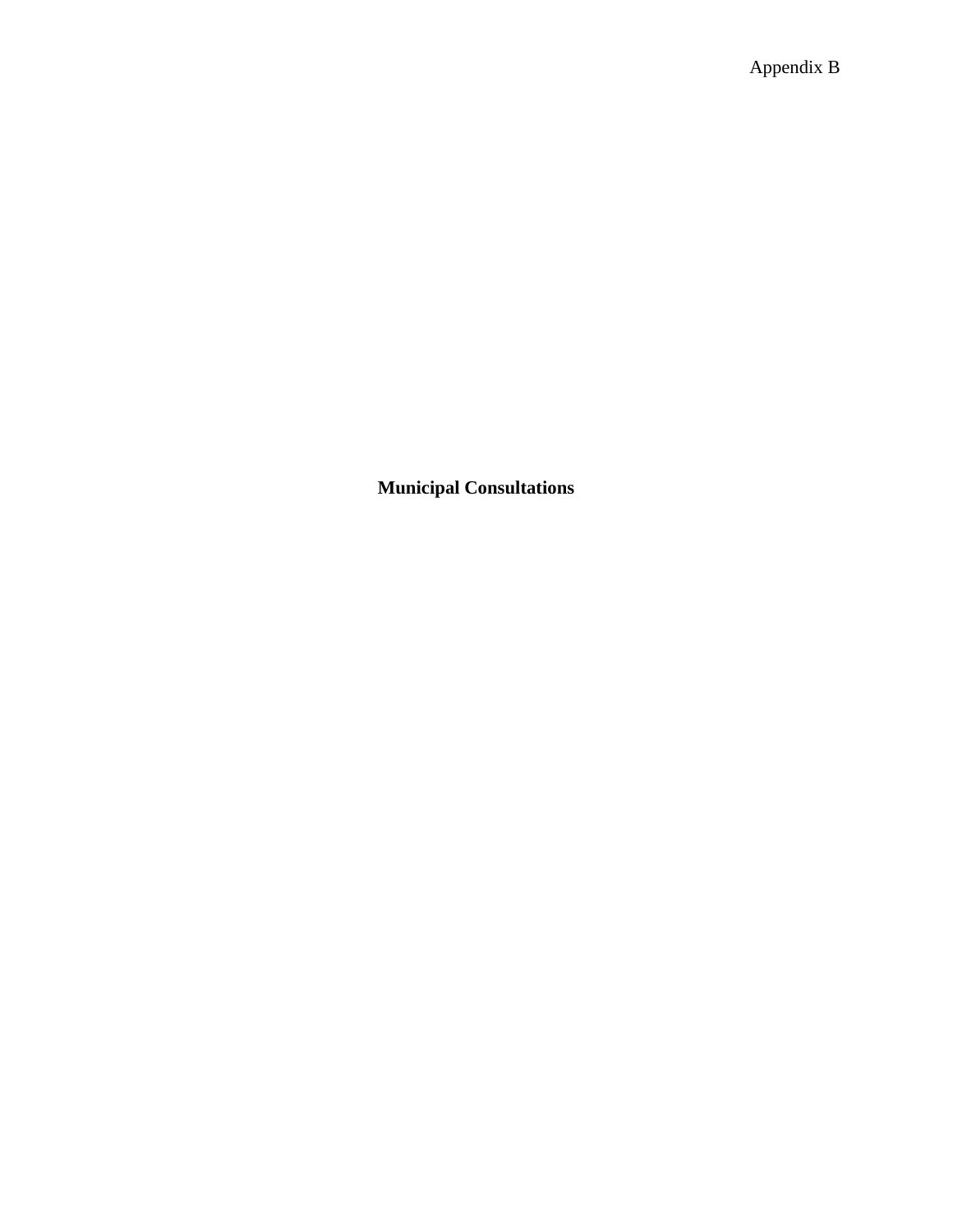# Schedule of Meetings

| <b>Date</b> | <b>Location</b>   | <b>Communities</b>    | <b>Committee Member</b> |
|-------------|-------------------|-----------------------|-------------------------|
| April 19    | <b>Milk River</b> | <b>Milk River</b>     | George Groeneveld,      |
|             |                   |                       | Doug Clark              |
| April 27    | Canmore           | Canmore               | Chandra Mahabir         |
|             |                   | Banff                 |                         |
|             |                   | Exshaw                |                         |
| April 28    | <b>High River</b> | <b>High River</b>     | George Groeneveld       |
|             |                   | <b>Okotoks</b>        | Chandra Mahabir         |
|             |                   | <b>Turner Valley</b>  |                         |
|             |                   | <b>Black Diamond</b>  |                         |
| May 19      | Cochrane          | Cochrane              | George Groeneveld       |
|             |                   | <b>Bragg Creek</b>    | <b>Jim Choles</b>       |
|             |                   | Airdrie               |                         |
| May 25      | Drumheller        | Drumheller            | George Groeneveld       |
|             |                   | Rosebud               | Chandra Mahabir         |
| May 26      | Medicine Hat      | Medicine Hat          | George Groeneveld,      |
|             |                   |                       | Nancy Hackett           |
|             |                   |                       | Saba Gnanakumar (AENV)  |
|             |                   |                       | Rose Hall (AENV)        |
| May 31      | Camrose           | Camrose               | <b>Arbind Manali</b>    |
|             |                   | Millet                |                         |
| June 6      | Sundre            | Sundre                | George Groeneveld       |
|             |                   | Markerville           | Chandra Mahabir         |
|             |                   |                       | Jim Choles              |
| June 9      | Fort MacLeod      | Fort MacLeod          | George Groeneveld       |
|             |                   | Lethbridge            | Denis McGowan           |
|             |                   | <b>Pincher Creek</b>  |                         |
|             |                   | <b>Crowsnest Pass</b> |                         |
|             |                   | Cardston              |                         |
| June 12     | Red Deer          | Red Deer              | George Groeneveld       |
|             |                   |                       | Ray Keller              |
| June 22     | Redcliff          |                       | Rose Hall (AENV)        |
| June 27     | <b>Barrhead</b>   | <b>Barrhead</b>       | George Groeneveld       |
|             |                   | Whitecourt            | Arbind Manali           |
|             |                   | Sangudo               |                         |
| June 28     | St. Albert        | St. Albert            | George Groeneveld       |
|             |                   | Ft. Saskatchewan      | Nancy Hackett           |
|             |                   | Lamont                |                         |
|             |                   | Radway                |                         |
| June 29     | Lacombe           | Lacombe               | George Groeneveld       |
|             |                   | Alix                  | Jim Choles              |
|             |                   | Stettler              |                         |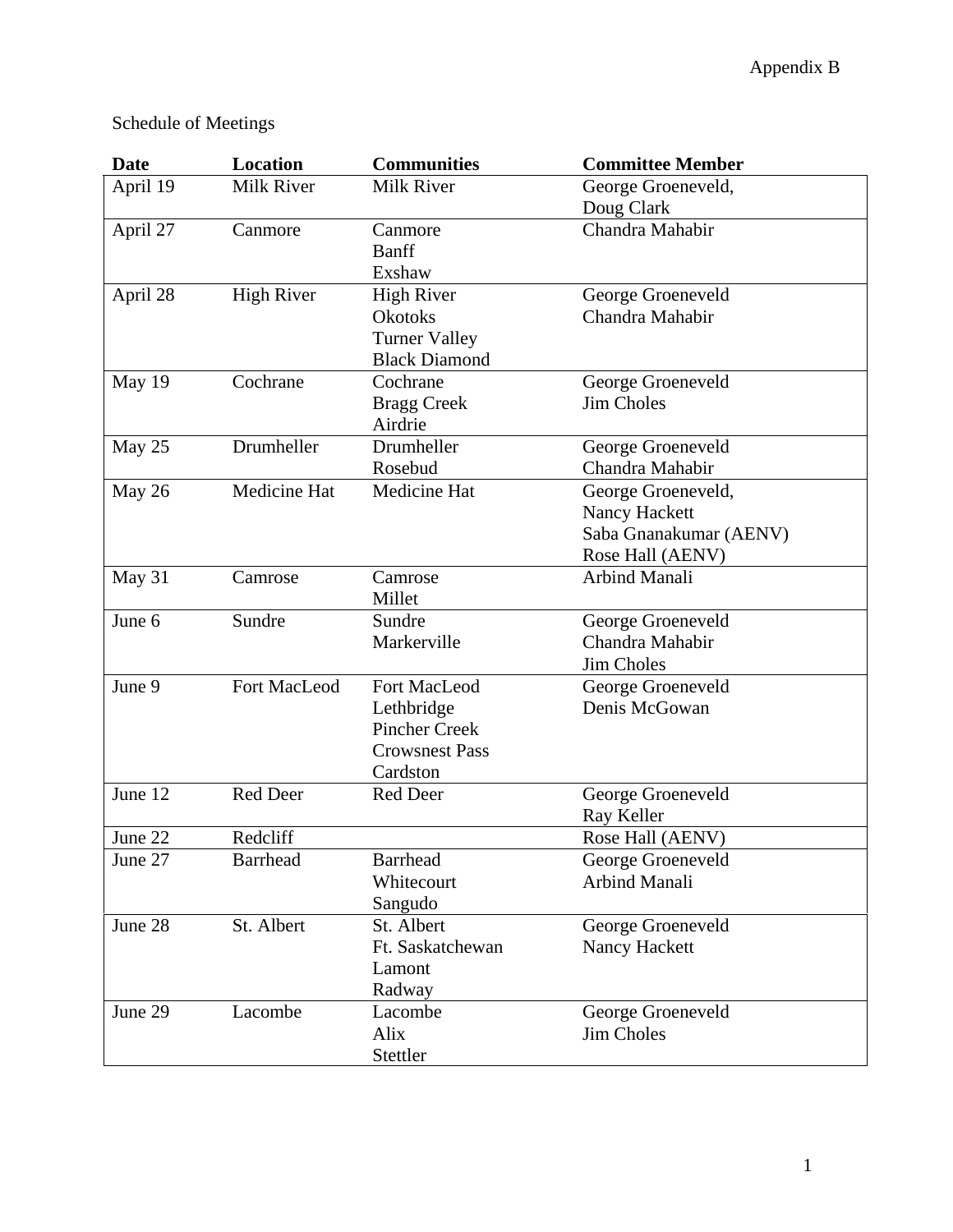| <b>Date</b>  | <b>Location</b>       | <b>Communities</b>             | <b>Committee Member</b>     |
|--------------|-----------------------|--------------------------------|-----------------------------|
| July 5       | Fort Vermilion        | Fort Vermilion                 | George Groeneveld,          |
|              |                       | Paddle<br>Prairie<br>Metis     | Chandra Mahabir             |
|              |                       | Settlement                     | Evan Friesenhan (AENV)      |
| July 7       | Drayton Valley        | Drayton Valley                 | <b>Jim Choles</b>           |
|              |                       | <b>Birchwood Village Green</b> |                             |
|              |                       | (Bucklake Creek)               |                             |
| July 10      | Calgary               | Calgary                        | George Groeneveld           |
|              |                       | Pine Creek                     | Chandra Mahabir             |
| July 18      | Ponoka                | Ponoka                         | George Groeneveld           |
| July 19      | Thorsby               | <b>Thorsby</b>                 | No Committee member present |
| July 20      | Hinton                | Hinton                         | No Committee member present |
| August 8     | Carbon                | Carbon                         | <b>Brian Mallett (AENV)</b> |
| August 9     | Edmonton              | Edmonton                       | <b>Arbind Manali</b>        |
|              |                       | Rochester                      |                             |
| August 15    | <b>Grande Prairie</b> | <b>Grande Prairie</b>          | Nancy Hackett               |
|              |                       | Rycroft                        |                             |
| August 17    | <b>Slave Lake</b>     | <b>Slave Lake</b>              | Denis McGowan               |
|              |                       | Kinuso                         | <b>Adam Armitage-Conway</b> |
|              |                       | <b>Marten Beach</b>            |                             |
| August 21    | Vegreville            | Vegreville                     | Ray Keller                  |
|              |                       | <b>Two Hills</b>               |                             |
| September 7  | Peace River           | Peace River                    | George Groeneveld           |
|              |                       | <b>High Prairie</b>            | Chandra Mahabir             |
|              |                       | Watino                         |                             |
|              |                       | Manning                        |                             |
| September 12 | Fort McMurray         | Fort McMurray                  | George Groeneveld           |
|              |                       |                                | Chandra Mahabir             |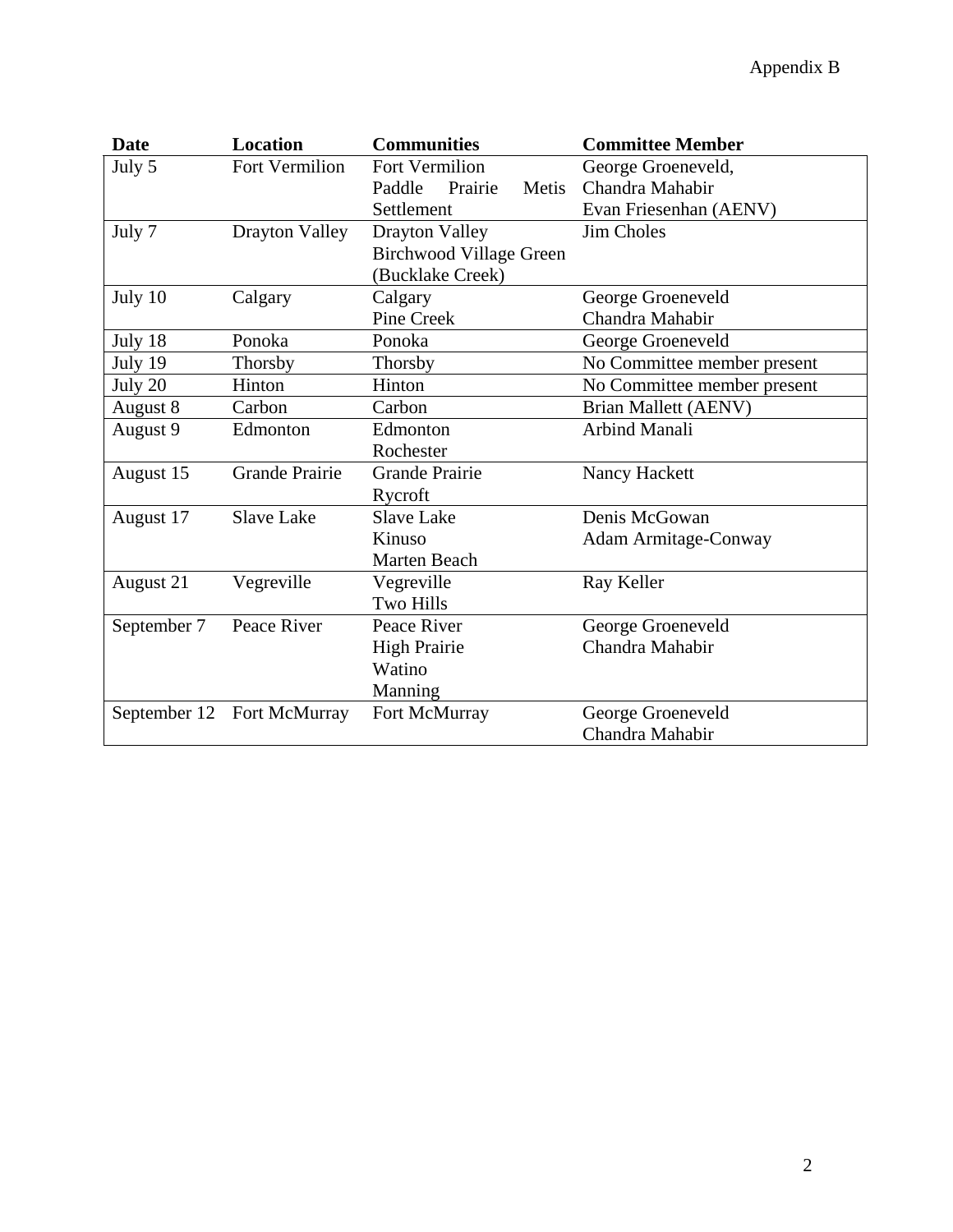Appendix C

<span id="page-13-0"></span>**DRAFT Flood Mitigation Strategy**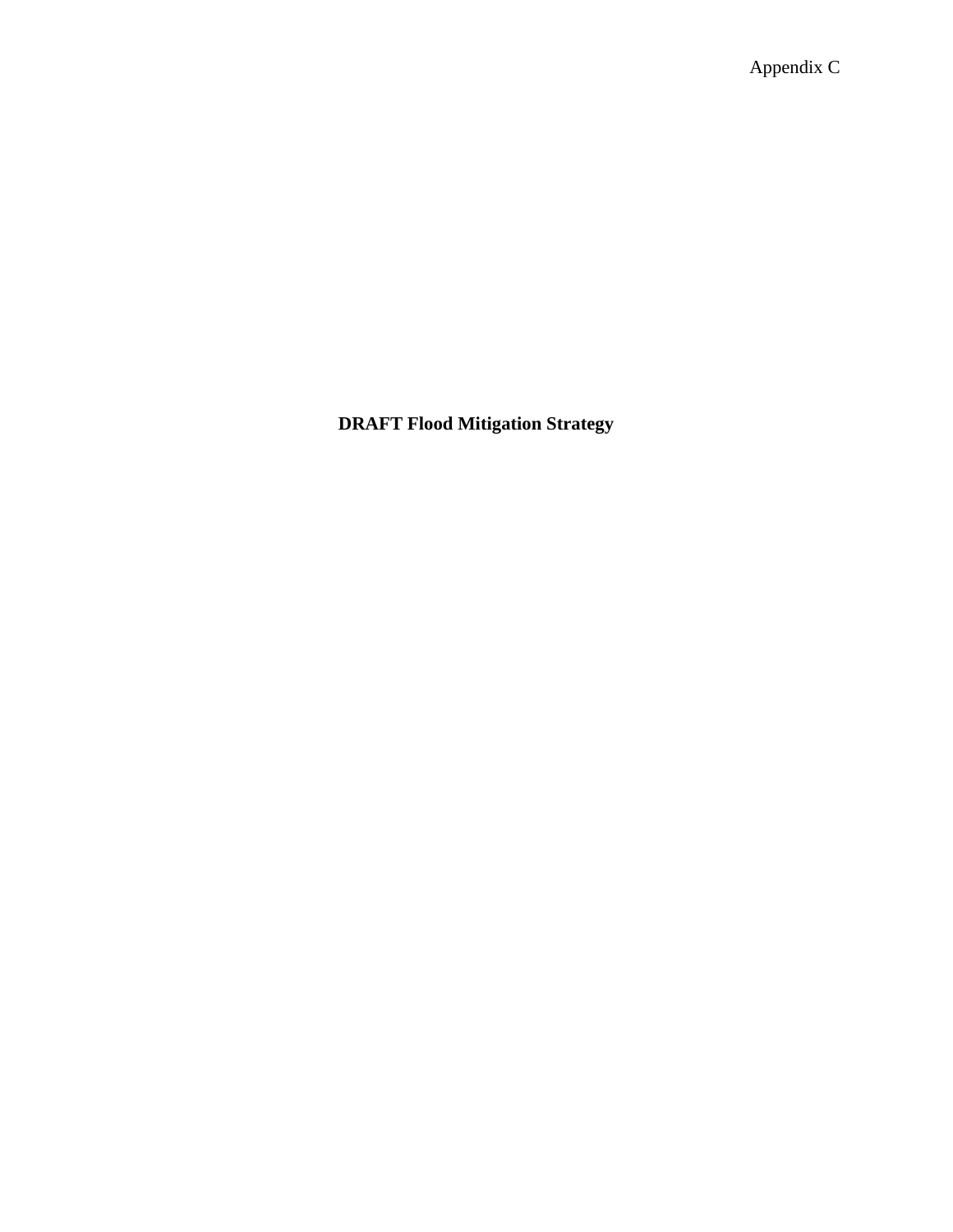# <span id="page-14-0"></span>**We recommend that Alberta Environment coordinate the completion of flood risk maps for the identified urban[1](#page-14-1) flood risk areas in the province.**

It is important to know the areas of the province that are at risk from flooding so the extent of risk can be determined. Accurate mapping that defines the extent of flood risk areas forms the foundation of the Flood Risk Management Action Plan. Once the flood risk area is identified, steps can be taken to protect existing and future development. Failure to act on the information may expose local governments to liability from affected landowners.

Alberta signed a cost-sharing agreement with the federal government to map flood risk areas in the province in 1989. This agreement was terminated before all the identified communities could be mapped. As of 2006, there are 36 communities that require flood risk studies. This recommendation refers to new studies and does not address map maintenance issues. They will be dealt with in Recommendation 2.

### **Community Response**

Ninety-nine out of 100 responses either supported or strongly supported this recommendation. Flood risk mapping was recognized as an essential planning tool. There were questions about terminology and other issues related to flood risk maps indicating a need for ongoing education for local governments. There also several communities and locations that suggested to be added to the list.

### **Resources Required**

1

Budget Required - \$2.5 million over 5 years.

<span id="page-14-1"></span><sup>&</sup>lt;sup>1</sup> This refers to the 66 communities that were listed in "An Agreement Respecting Flood Damage Reduction and Flood Risk Mapping" signed in 1989 between Alberta and Canada.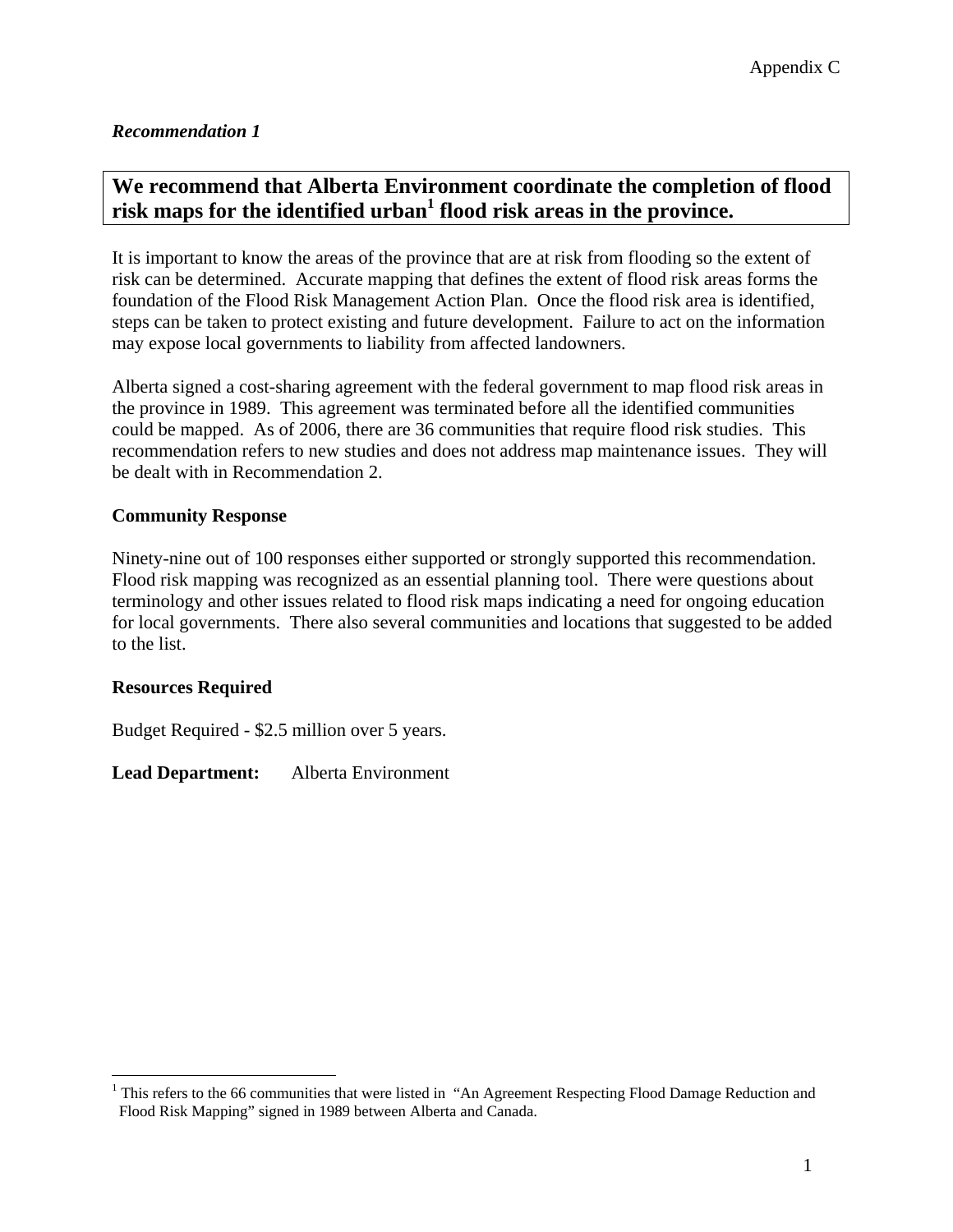# <span id="page-15-0"></span>**We recommend that Alberta Environment develop a map maintenance program to ensure that the flood risk maps are updated when appropriate.**

Situations may arise where an existing flood risk map no longer adequately represents the flood risk for a location. This may result from changes in the river or immediate area, updating a rural flood risk map or errors in the original study. Flood risk maps should also be reviewed regularly particularly after extreme flood events when public and municipal government interest is high.

### **Community Response**

This is a new recommendation and so the communities did not have an opportunity to comment on it. There were several community comments related to Recommendation 1 that indicated that they saw a need for a map maintenance program.

#### **Resources Required**

One full time employee (FTE) and an estimated budget of \$50,000 annually.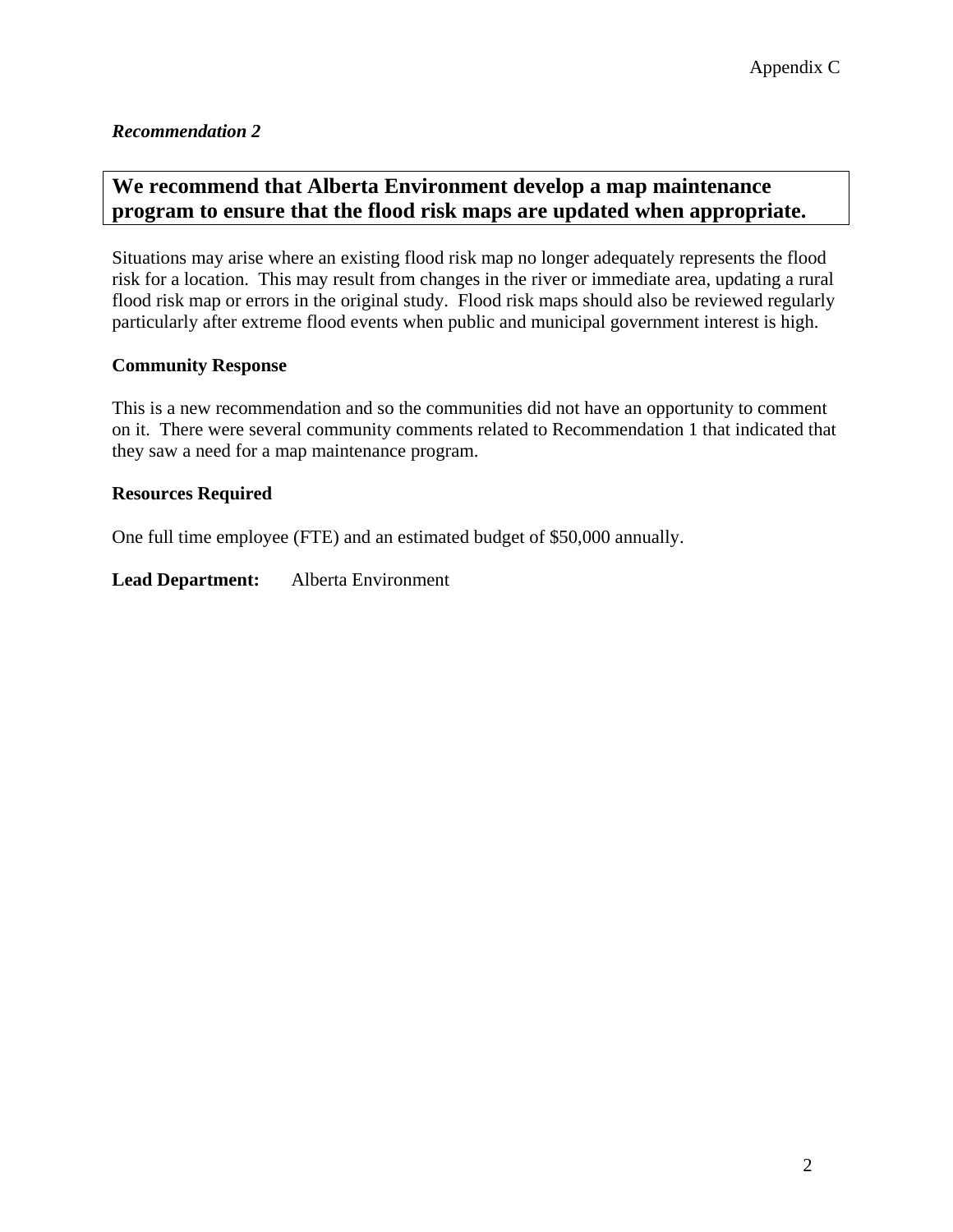# <span id="page-16-0"></span>**We recommend that Alberta Environment identify priority rural flood risk areas that require flood risk mapping and develop a program to prepare the maps.**

It is recognized that rural flood risk mapping is a concern as there is intensive development occurring in rural areas that may be subject to flooding. It is also clear that rural flood-risk mapping cannot be to the same standard as the urban mapping as it would be prohibitively expensive to provide studies for large areas. A rural flood-risk mapping program was envisioned to be one whereby existing information such as aerial flood photos and high-water marks would be used to delineate a map. There would be no division of the flood risk area as occurs in the current flood risk maps. Also, mapping would be based on an historic flood event rather than a theoretical event. Areas identified as requiring flood-risk mapping, but not having any flood information would not be mapped until such information was available. In 2000, about 50 rural areas were identified as requiring flood-risk mapping, but only 25 had any existing information on flooding that could be used. Undoubtedly there would be more areas requesting mapping if the list were to be updated.

## **Community Response**

There was strong support for this recommendation with no significant reservations about the lower level of accuracy.

### **Resources Required**

An FTE position is required to for designing a rural flood risk program. Until the technical aspects of a rural flood risk program are defined, it is difficult to estimate the required resources; however initial estimates suggest that this program could exceed \$1,000,000.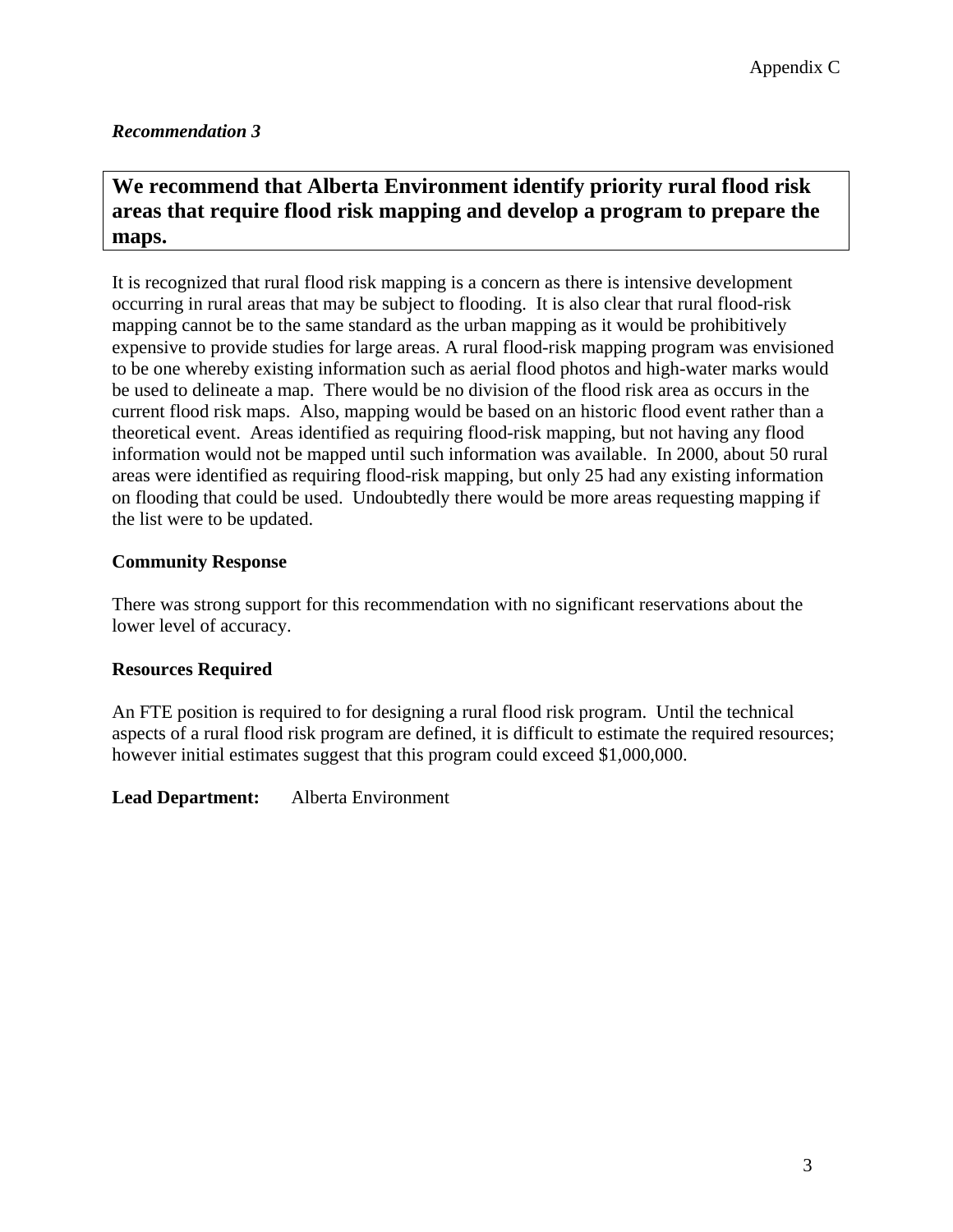# <span id="page-17-0"></span>**We recommend that Alberta Environment co-ordinate the determination of the 1:100 year still water lake elevation for all gauged lakes[2](#page-17-1) in the province.**

To provide flood information for development around lakes, Alberta Environment will coordinate the calculation of the frequency curves for gauged lakes in the province where appropriate. The 1:100 year lake elevation would apply to the entire lake. Developers would combine this water level with setup and wave calculations to define the risk area around lakes.

Completion of this project will not provide frequency curves for all lakes in the province. Some lakes are ungauged or do not have sufficient data to perform the calculations. There are also lakes that have weirs or other complications that will make the calculations more difficult.

### **Community Response**

Strong support for recommendation with no negative responses. Twenty-five percent of the respondents had no opinion but that probably reflected that it was not an issue for them.

#### **Resources Required**

 $\overline{a}$ 

This project was initiated in AENV but, due to lack of resources, has stalled. The cost associated with completing the project is \$500,000 spent over 3 years and 6 months of FTE time.

<span id="page-17-1"></span> $2^{2}$  Gauged lakes refer to lakes that have water level recording gauges present.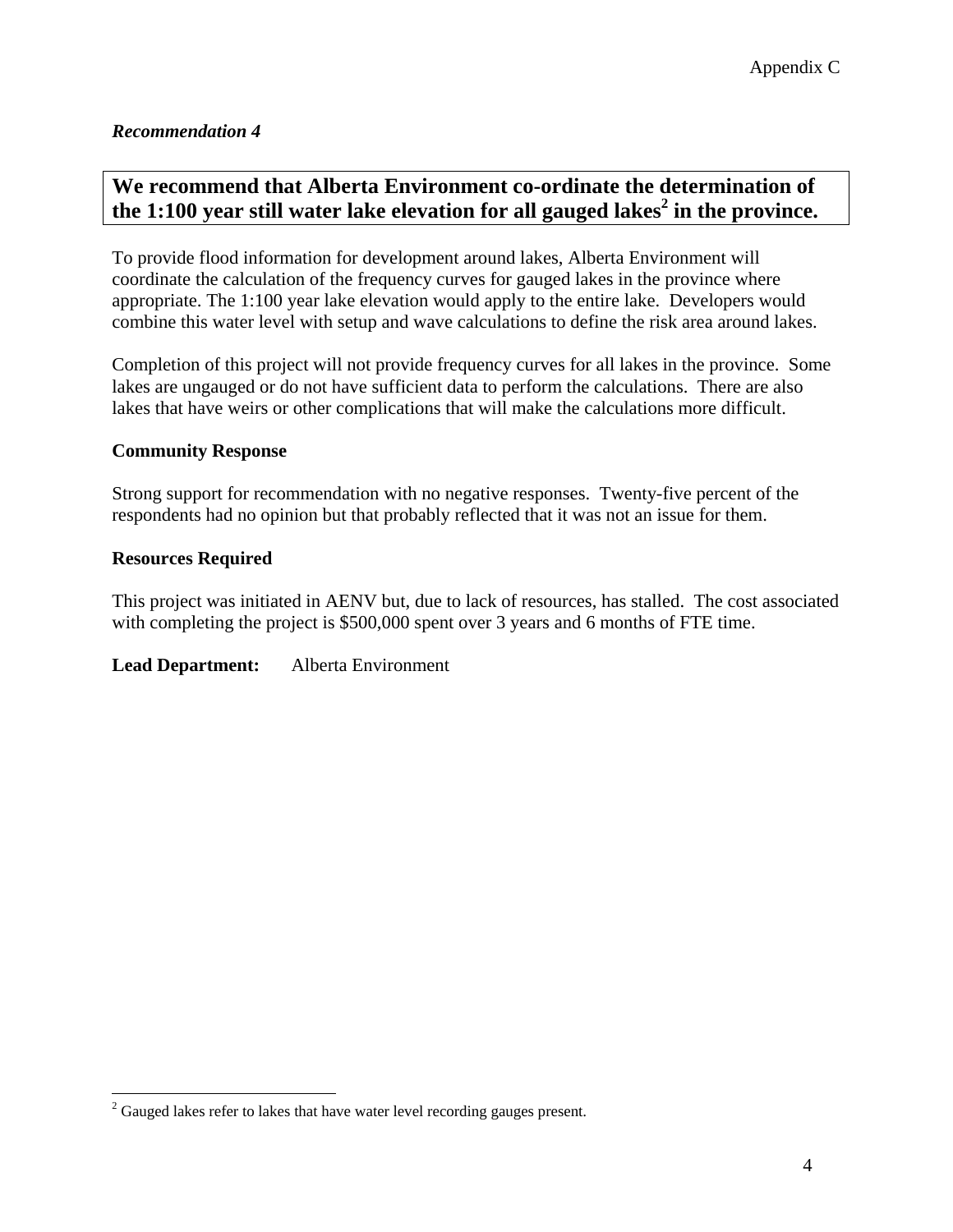<span id="page-18-0"></span>**We recommend that Alberta Environment continue to collect high-water elevation, aerial photography and other appropriate data whenever a significant flood occurs and share this information with local authorities. Alberta Environment should continue to explore and evaluate other methods of collecting flood data such as satellite imagery.** 

During flood events, Alberta Environment collects high-water marks and aerial flood photography to document the extent of flooding. This information can be used for future flood risk studies and to review existing studies.

## **Community Response**

Unanimous support. Especially in the absence of a flood risk map, this information would be the only data available that a community could use to make a decision on whether to approve development or not.

### **Resources Required**

Alberta Environment collects flood data as part of its mandate and will continue to do so. This information will be made available to local authorities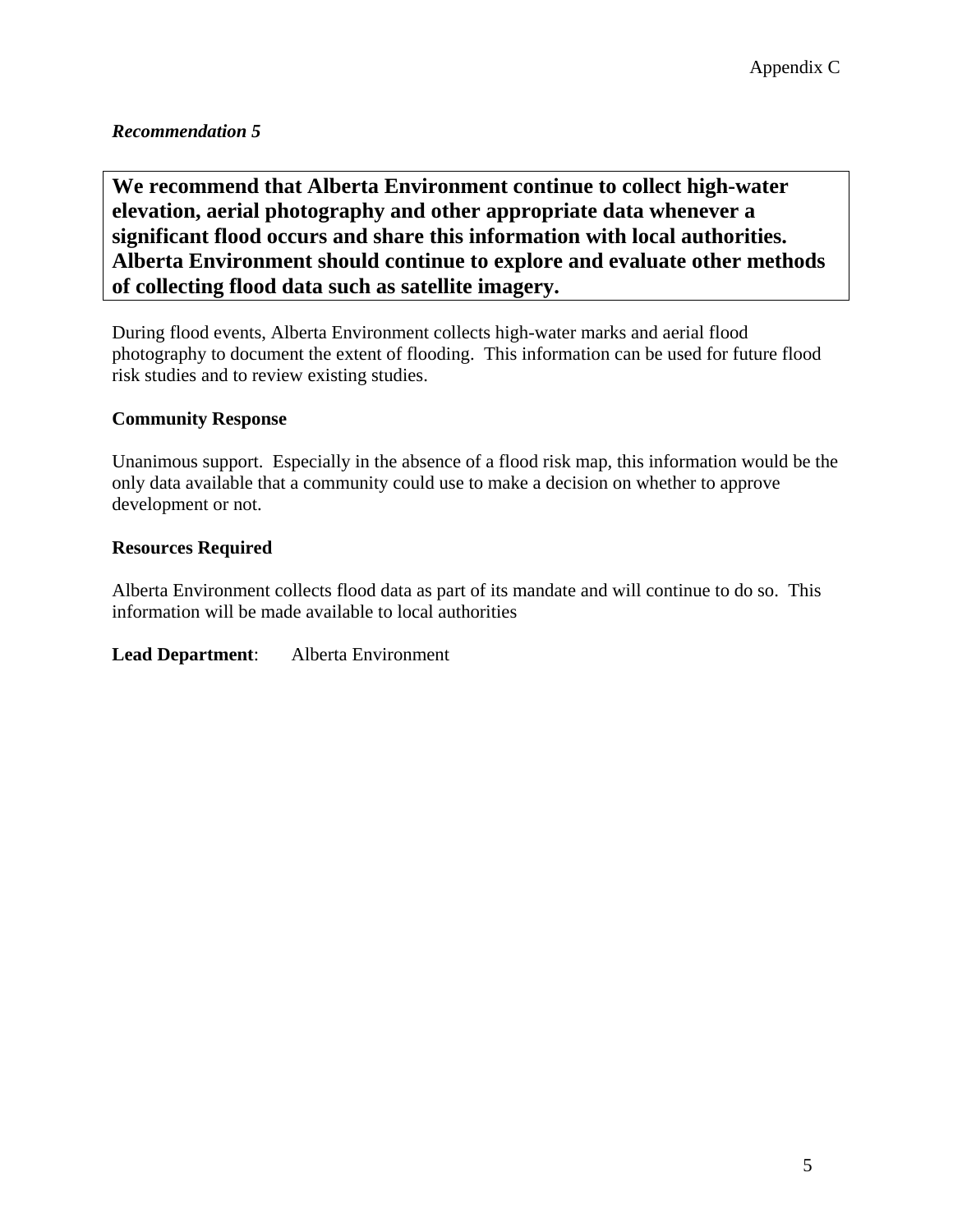# <span id="page-19-0"></span>**We recommend that Alberta Environment make historic flood information available to the public on its web site. Suitable information would include historic high-water elevations, flood risk reports, and flood photography.**

Making historic flood information available on a website will also increase the public's confidence in the flood risk mapping as they will be able to review the historic information and reports presented. It will also provide historic flood information for locations outside of mapped flood risk areas.

### **Community Response**

There was strong support (99%) from the respondents with none opposing.

## **Resources Required**

Budget required - \$50,000 and 6 months of FTE time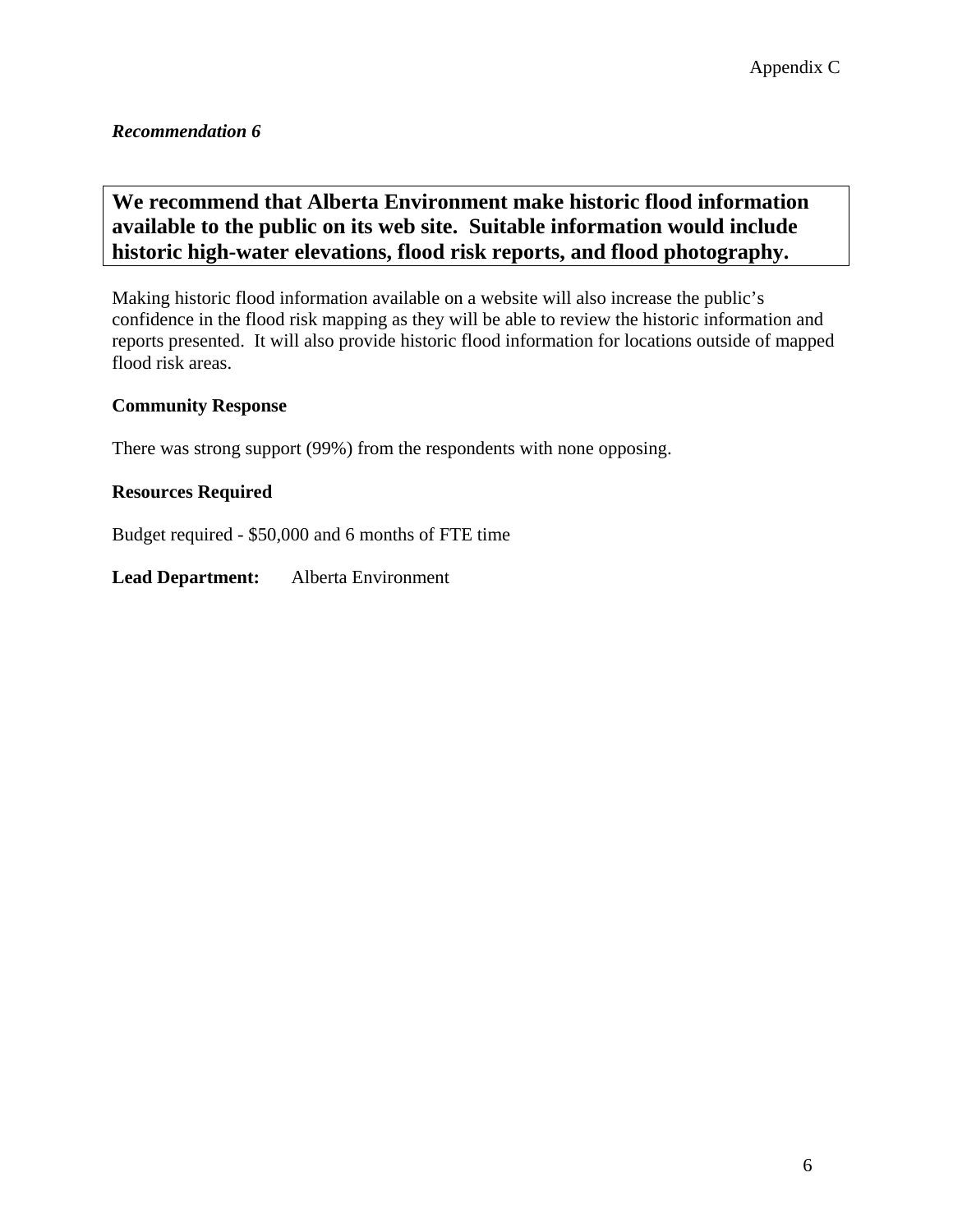# <span id="page-20-0"></span>**We recommend that the Minister of Environment designate a flood risk area after the responsible local authority has had an opportunity to review the maps and provide comments on the technical elements. The recommended time period for designation is within six months of receiving the maps.**

Designation is the formal acknowledgement of the flood risk area by the provincial government under Section 96 of the Water Act. It also marks the official start of any policies related to flood management within the flood risk area by the provincial and federal governments. Once an area is designated as a flood risk area, the local government is expected to take the flood risk into account when approving development, zoning or bylaws. The act currently allows the Minister of the Environment to designate a flood risk area after consultation with the municipality. There are currently no regulations in place to govern this section of the act.

Clause (2) (c) of Section 96 mentions that Disaster Financial Assistance may be restricted for flood damages to inappropriate development in a flood risk area constructed after designation.

### **Community Response**

There was strong support for this recommendation (90%) but there were also questions about how the community would be impacted and differing opinions how strong the province's role should be in this.

### **Resources Required**

No additional resources required.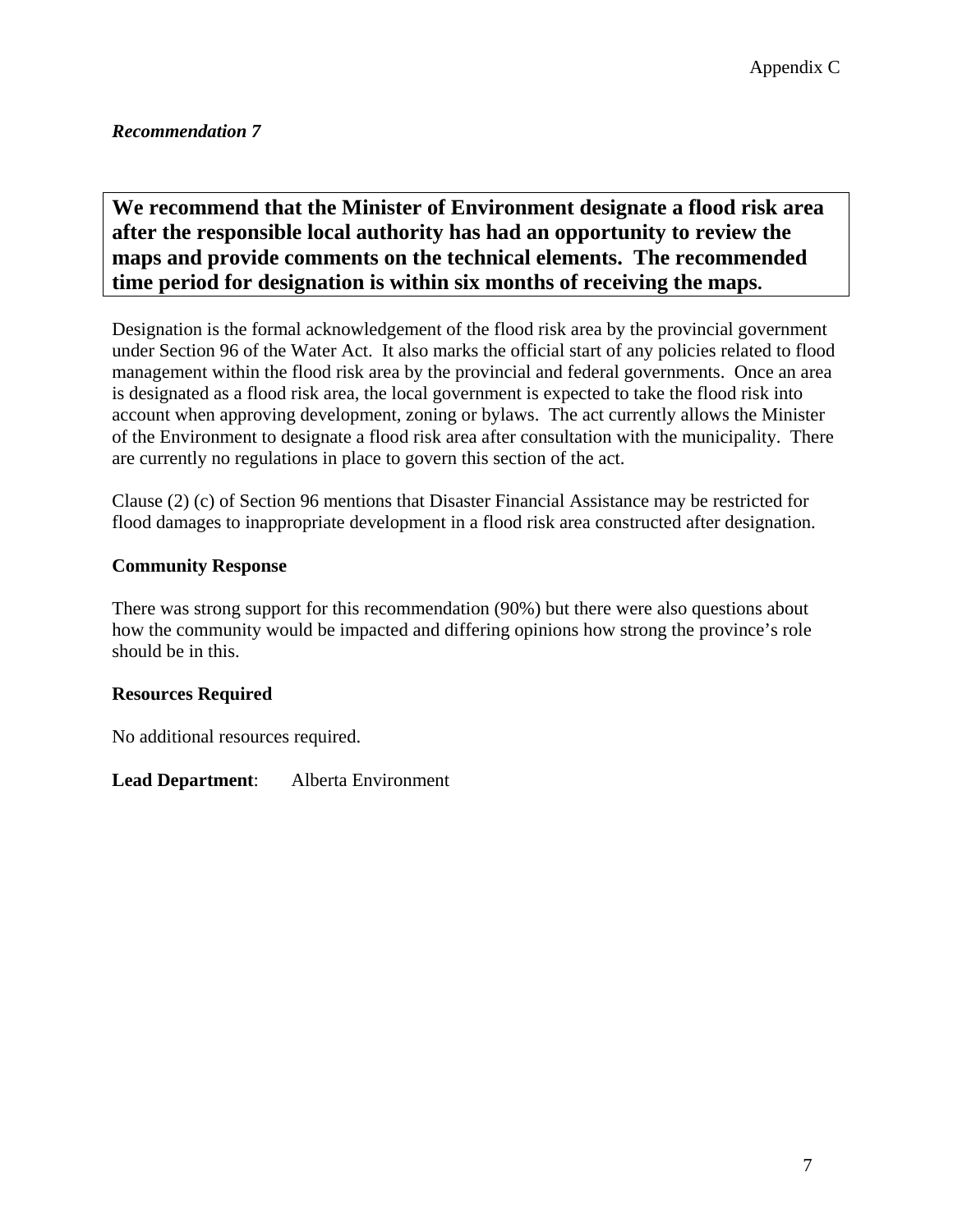## <span id="page-21-0"></span>**We recommend that a notification system be established that will inform any potential buyer that the property is located within a designated flood risk area.**

There is no requirement for landowners to divulge flood risk during the sale process but information is currently available. Alberta Environment maintains a website that shows provincial flood risk maps and study reports are available. This passive information is not routinely used in the real estate process.

Liens or caveats on the land titles, placed by the province, are not recommended, as this may not stand up in court. This method would also require a legislative amendment to supersede the land titles act.

We recommend that general flood risk information be added to the Alberta Registries site, SPIN  $II<sup>3</sup>$ . This is a website accessed by lawyers, registries, real estate agents and government departments to assess and identify various property hazards prior to purchase. Based on preliminary assessments, it is likely that SPIN II would serve as a link to Flood Risk Information System currently maintained by AENV rather than an independent flood risk information site.

### **Community Response**

Over 80% of the responses from the municipal consultation supported this recommendation. Several communities did not support doing this through a caveat process as this was complex and would require legislative changes.

### **Resources Required**

 $\overline{a}$ 

Estimated cost of \$50,000 to \$100,000 and 6 months of employee time.

<span id="page-21-1"></span> $3$  SPIN II is a SPatial INformation system that provides information on land titles and is current used to identify hazards, such as soil contamination, that are associated with land properties.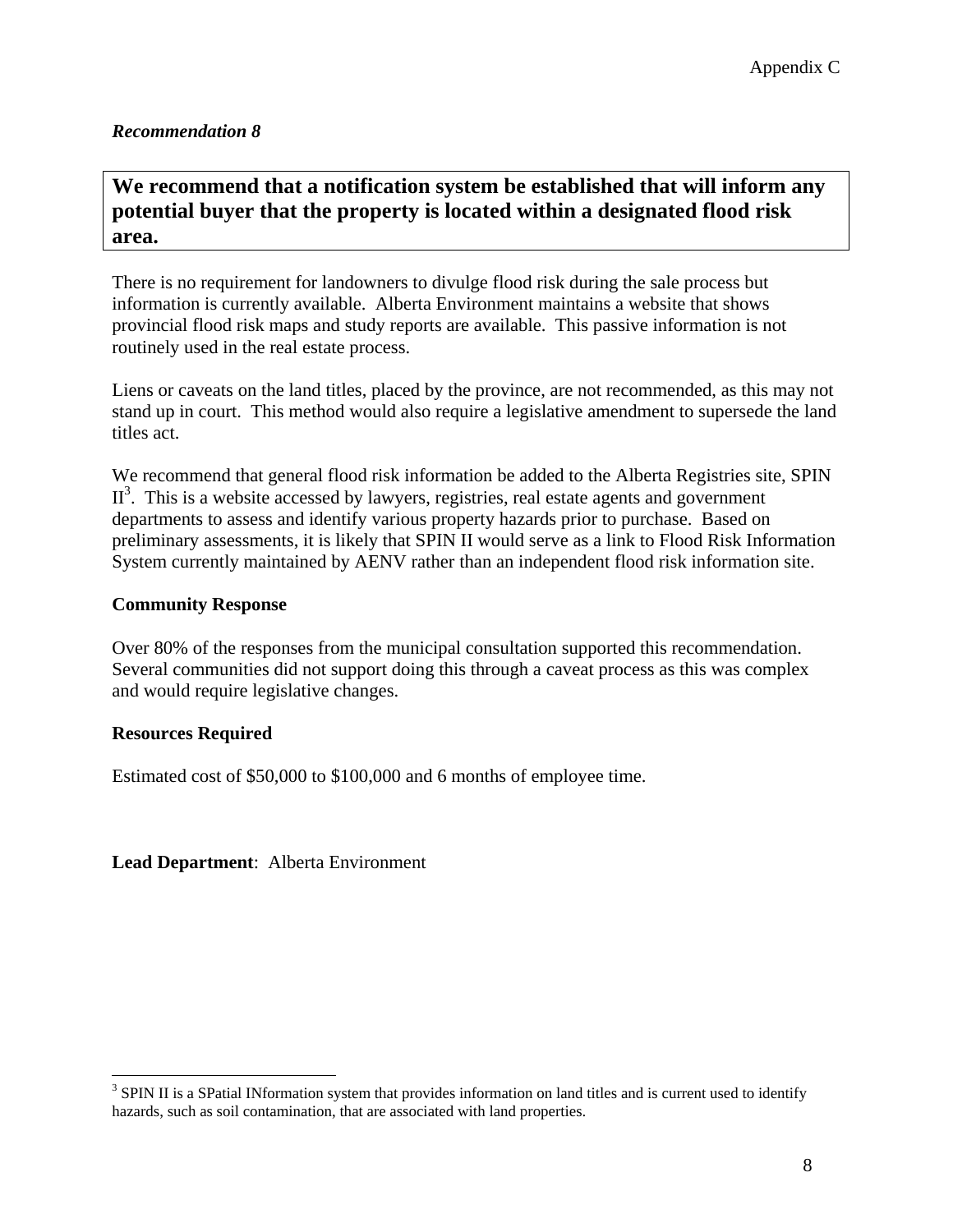# <span id="page-22-0"></span>**We recommend that Alberta Municipal Affairs, in consultation with Alberta Environment prepare an information bulletin on the subject of planning for flood-prone lands to be circulated to municipalities.**

Research and cross ministry discussions are required to determine the key topics for information bulletins. Community consultations indicate that more information on the following topics would be beneficially to their knowledge of flood mitigation: appropriate land use planning in flood prone areas, objectives of flood proofing, and flood event resources.

Once the content of the bulletins is determined, Municipal Affairs would distribute the bulletins. Bulletins related to municipal administration and planning are routinely produced by Municipal Affairs for distribution as part of the Municipal Administrator's handbook. An information bulletin is a tool that provides advice and is not a regulatory tool or a prescriptive guideline.

The bulletin(s) could be distributed through the existing process that includes all municipalities or to selected

### **Community Response**

This recommendation was supported by 98% of participants in the municipal consultation. There is strong agreement that municipalities need additional forms of support to make good planning decisions. An information bulletin is seen as such a support. The only concerns expressed were that municipalities will need to be reminded periodically that the bulletin is available to ensure that it continues to be helpful.

#### **Resources Required**

Municipal Affairs is unable to provide estimates of staffing and financial resources at this time.

**Lead Department**: Alberta Municipal Affairs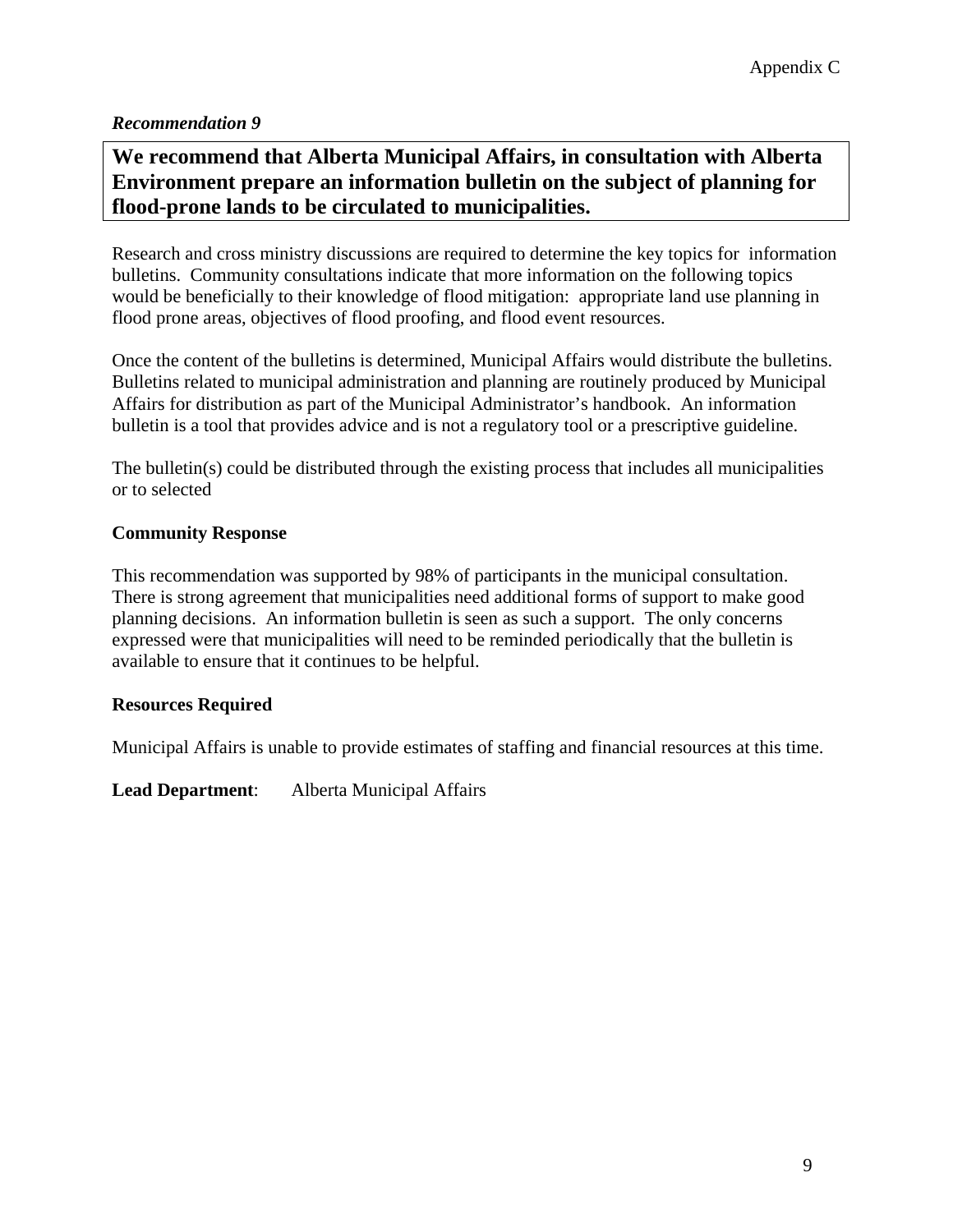# <span id="page-23-0"></span>**We recommend that the flood mitigation strategy include a cessation of the sale of crown lands in known flood risk areas.**

Selling flood-exposed crown lands abdicates the responsibility to keeping Albertans safe to private landowners, and while the government as the first seller can ensure that the initial purchaser is aware of the risk, there is no certainty that the risk is communicated to future purchasers, renters or lease holders.

Selling lands in flood risk areas is the opposite of flood mitigation. The province loses its say in the use of these lands and any protective measures would need to be taken through cumbersome mechanisms such as legislation or regulations. Undeveloped flood plains are the natural and most effective form of flood mitigation, and this recommendation will protect those areas. Long-term leases of crown land could be considered for appropriate uses such as parks, agribusiness and golf courses.

The sale of flood-prone crown lands creates the potential for increased financial liability for the province in terms of Disaster Recovery Program funding that must outweigh the short-tem financial benefits of the sale. Any sale, while ensuring the buyers are aware of the risk before purchase could still be seen as condoning development in flood risk areas.

#### **Community Response**

The municipalities either cautiously endorsed the selling of crown lands if certain caveats were placed on the sale, or vehemently opposed the sale of crown lands at all.

#### **Resources Required**

None, although this would cause a loss of revenue from land sales

**Lead Department**: Sustainable Resource Development (Public Lands)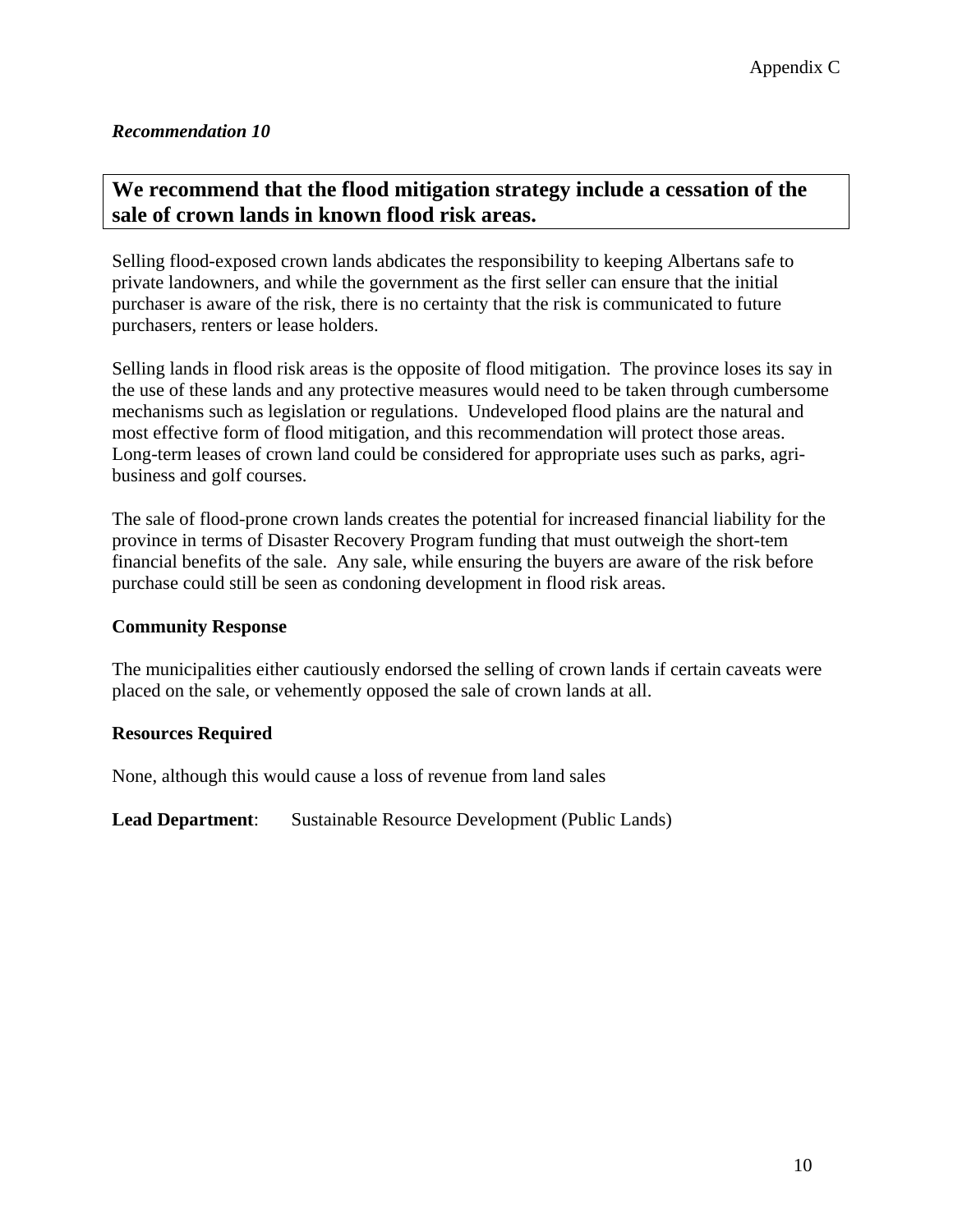# <span id="page-24-0"></span>**We recommend that "Flood Risk Management Guidelines for Location of New Facilities Funded By Alberta Infrastructure" to be followed when province constructs or contributes funding towards new facilities.**

The guidelines mentioned above have been developed for selecting sites for buildings funded in whole or part by Alberta Infrastructure and Transportation. The guidelines also apply in the consideration of leasing complete or partial non-owned facilities. The guidelines are not standards or rigid requirements as it is extremely difficult to set specific criteria for site selection.

### **Community Response**

The concept was supported by 84% of participants. Primary concerns were that the municipalities do not know how much higher the 1:500 year and the 1:1000 year flood levels will be and the additional costs to the municipalities that this would involve.

### **Resources Required**

Continue to follow existing guidelines. No additional resources are required.

**Lead Department:** Alberta Infrastructure and Transportation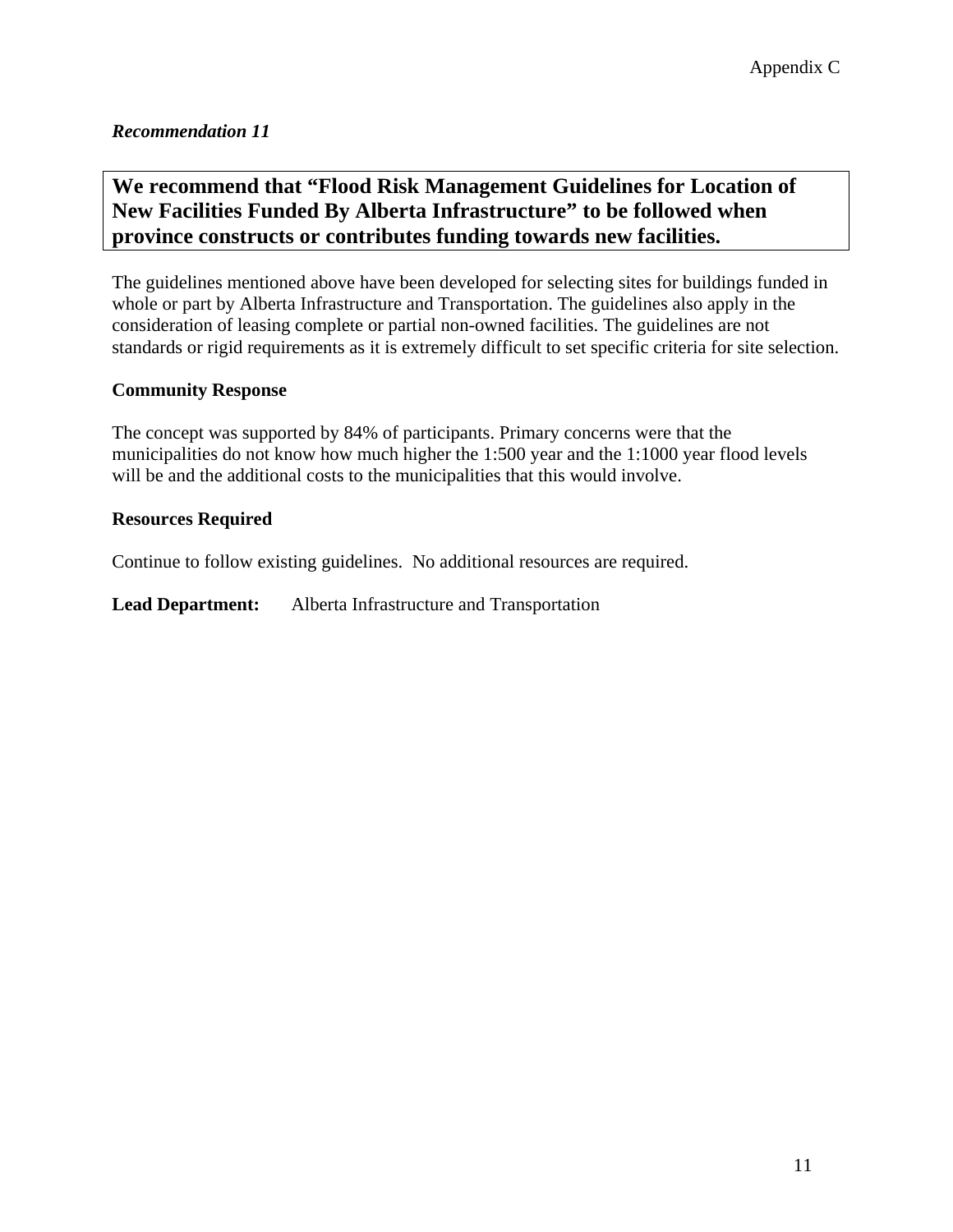<span id="page-25-0"></span>**We recommend that the provincial government develop programs to costshare flood mitigation measures to protect existing development in urban and rural areas. The costs should be shared among the federal, provincial, and local governments. In the case of individuals, they could cost-share directly with the federal government.**

Rather than continue to pay damages after reoccurring flood events, a program is needed to encourage flood mitigation. Following the devastating Red River Flood in 1997, the federal government and the government of Manitoba initiated a provincial flood mitigation program to reduce future damages. Following the flood events of 2005, a similar flood mitigation program in Alberta could benefit all levels of government and Albertans. Reduced risk would benefit Albertans and reduced economic losses would be beneficially to the governments, particularly the federal government who pays up to 90% of Disaster Assistance claims for large flood events.

Flood mitigation options for existing structures may include activities such as land purchase, dykes, and retro flood proofing of buildings.

## **Community Response**

79% supported the recommendation for the development of a flood mitigation program. Some municipalities were not comfortable with the cost-share concept and felt that little or no contribution should be required from the municipality.

### **Resources Required**

After consultation with at risk municipalities, it is believed that the provincial cost of flood mitigation could exceed \$300 million. 54 municipalities reported the need for flood mitigation. For many municipalities, the cost of flood mitigation was under \$2 million per municipality. It is estimated that 42 municipalities could be protected for \$32 million. For the other 12 municipalities participating in the consultation process, flood mitigation costs are substantial but may have a higher cost/benefit ratio.

It may be beneficial to study the relevant federal programmes that can be accessed or applied for to gain the monetary resources required to undertake a flood mitigation program to protect existing development.

Additional FTEs would be needed to develop and manage the program in all three ministries.

**Lead Department:** A project management team is required to develop a program and it is anticipated that AENV, MA and INFTRA would participate.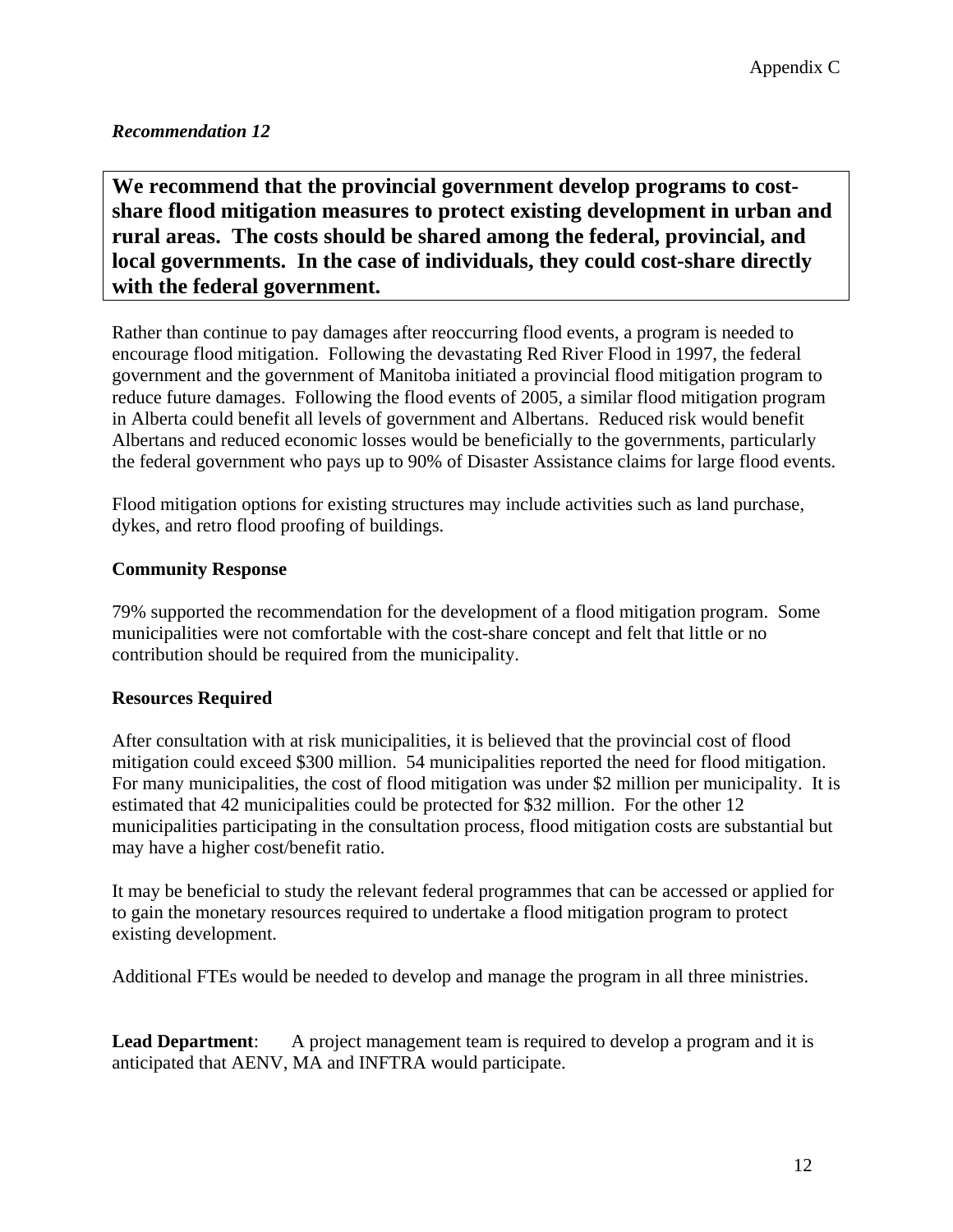# <span id="page-26-0"></span>**We recommend that the Disaster Recovery Regulations be amended to prohibit disaster recovery payments for new inappropriate development in flood risk areas.**

Developments in flood risk areas constitute recurring financial liabilities for the province. Developments in flood risk areas also pose public safety risks, and should be discouraged. "An Agreement Respecting Flood Damage Reduction (DRP) and Flood Risk Mapping in Alberta" signed by Alberta and the federal government in 1989 included provisions for structuring disaster recovery compensation so that inappropriate development constructed within the flood risk area after designation would not be eligible for assistance. Any existing development in a municipality before the designation date would be grandfathered into the agreement; thereby allowing the existing development to continue to be eligible for disaster recovery compensation.

## **Community Response**

There was a high level of support (89%) for this recommendation but there were a lot of questions concerning implementation on definitions and interaction with other recommendations.

Small municipalities support this as it limits their liability and increases their ability to refuse development permits. Often the pressures brought on small municipalities are very high to allow inappropriate development, and implementing this recommendation would allow small communities to shift the responsibility for halting development to the provincial government and avoid political repercussions on themselves

Large municipalities with significant amounts of riverside development oppose this as it halts development in very high value areas. This development however is not safe, and the financial consequences will be borne by the provincial DRP.

### **Resources Required**

Staff time is required to clearly document and communicate the details of this amendment to municipalities. A process would be required to document which new developments will be covered and which will not. This would include a consolidation of up-to-date municipal maps and development permits currently under review. An additional FTE may be required for this supporting work.

**Lead Department**: Alberta Municipal Affairs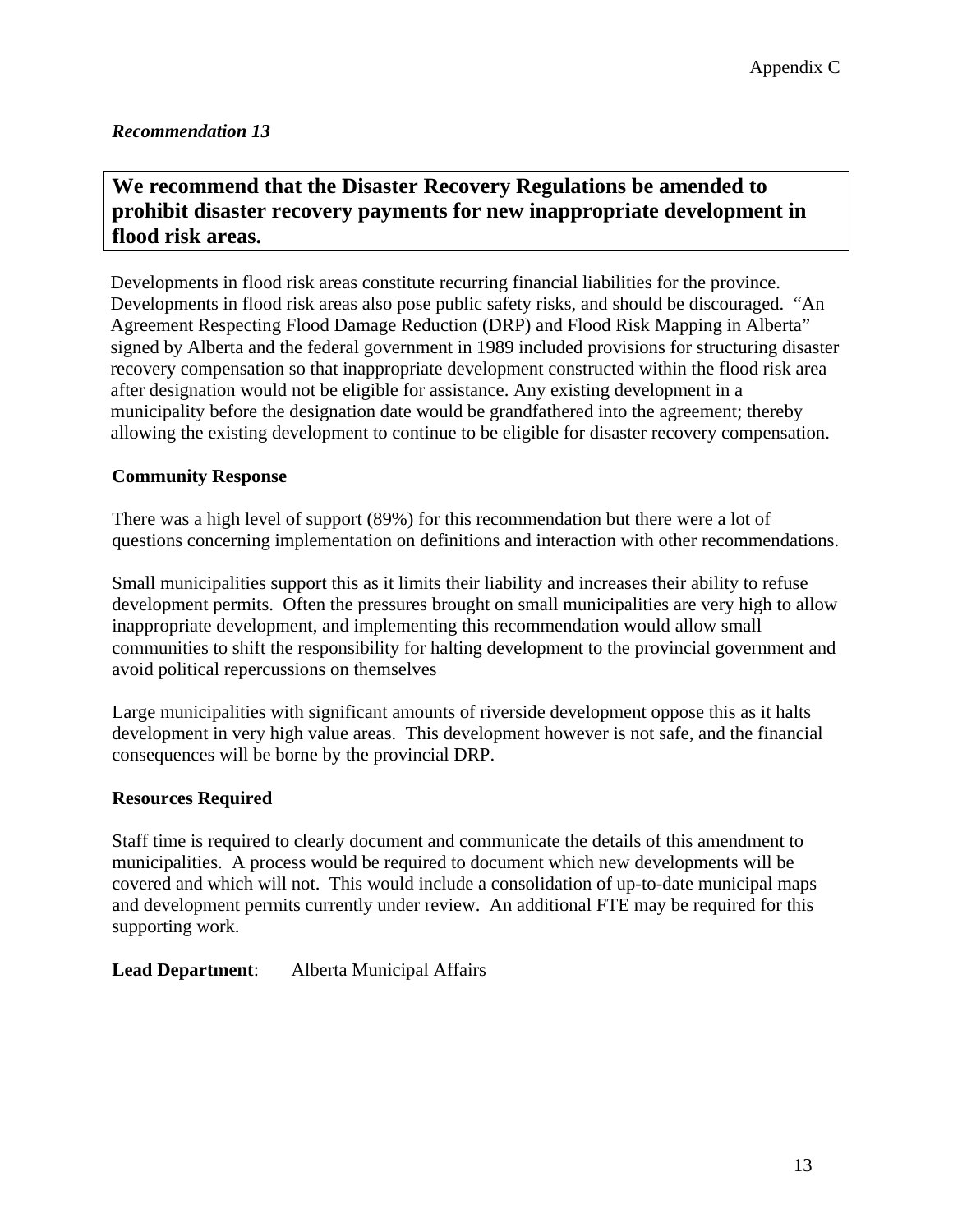<span id="page-27-0"></span>**We recommend that the provincial government continue to pursue amendments to the federal disaster financial assistance arrangements to allow federal funding for disaster recovery compensation for damages to appropriate development in flood risk areas.**

Disaster Financial Assistance from the federal government and Disaster Recovery Program funding from the province would encourage appropriate safe development over unsafe inappropriate development.

This assistance to appropriate development would be consistent with current rules for compensation for businesses and commercial operations. This funding is consistently quite low and exists primarily for owner-operated businesses.

### **Community Response**

Those comments that supported this recommendation also frequently suggested setting a maximum allowable claim that would reflect the high potential for future flooding. There were suggestions that a flat rate be used for compensation regardless of actual use (ie: agricultural land could be compensated at the same rate as parkland or golf course).

#### **Resources Required**

No additional resources required

**Lead Department**: Alberta Municipal Affairs (Emergency Management Alberta)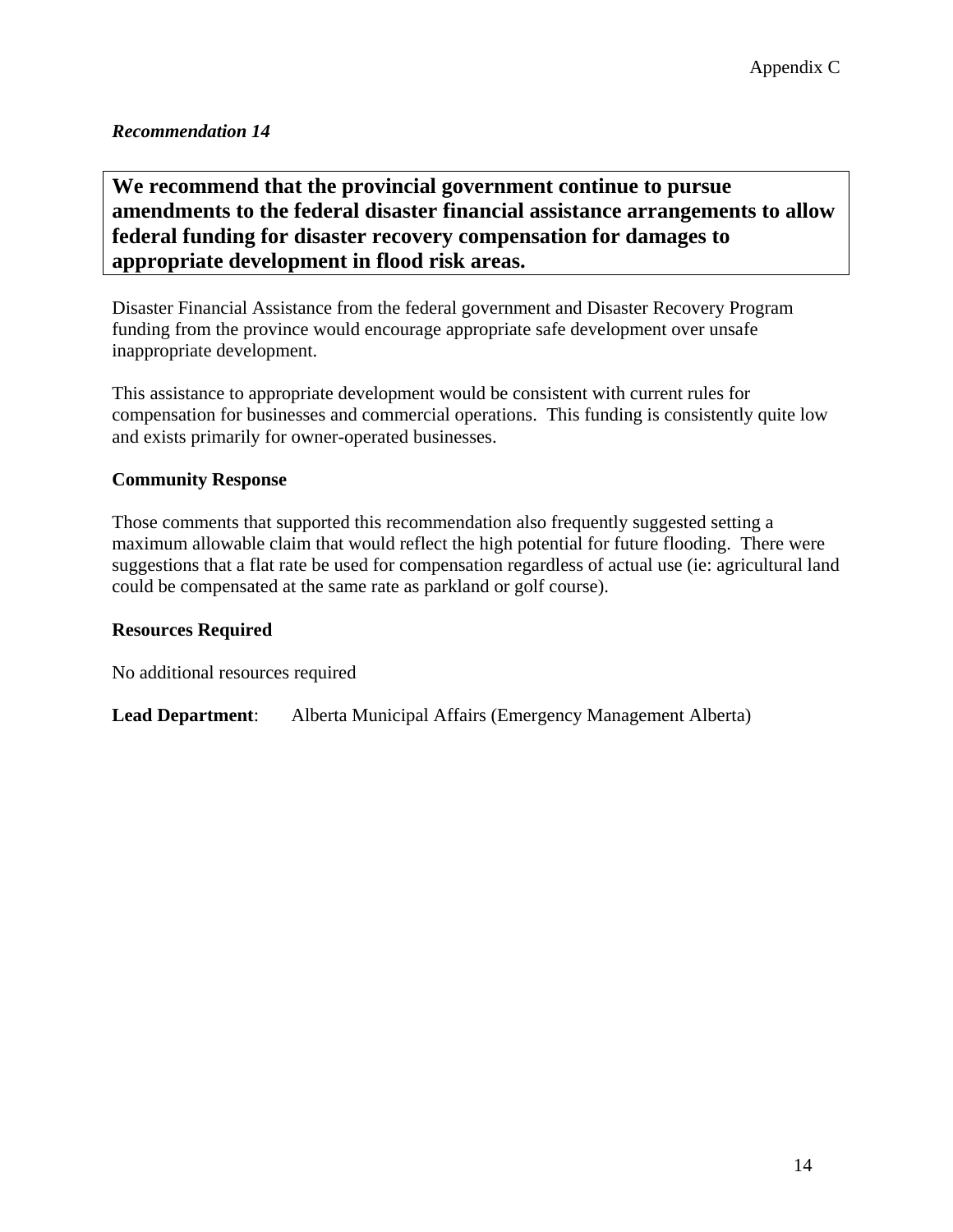# <span id="page-28-0"></span>**We recommend that the provincial flood mitigation strategy not include provincially operated or funded flood insurance.**

The existing Disaster Recovery Program (DRP) provides sufficient emergency funding to overland flooding. An American-style government insurance program would be a cumbersome, expensive and inefficient duplication of this program. Private flood insurance does exist for sewer-backup or sump-pit flooding. Provincially operated flood insurance would not increase safety of Albertans, increase recovery payments to flood-affected areas, decrease or mitigate flood effects or save money for the Province of Alberta.

### **Community Response**

This is supported by comments from municipalities. 20% of municipalities did not support this recommendation, but their concerns about flood compensation are addressed by the existing DRP system, and reinforce that our DRP must be fair and provide reasonable compensation.

### **Resources Required**

No additional resources required.

**Lead Department**: Alberta Municipal Affairs (Emergency Management Alberta to continue to lead the Disaster Recovery Program process).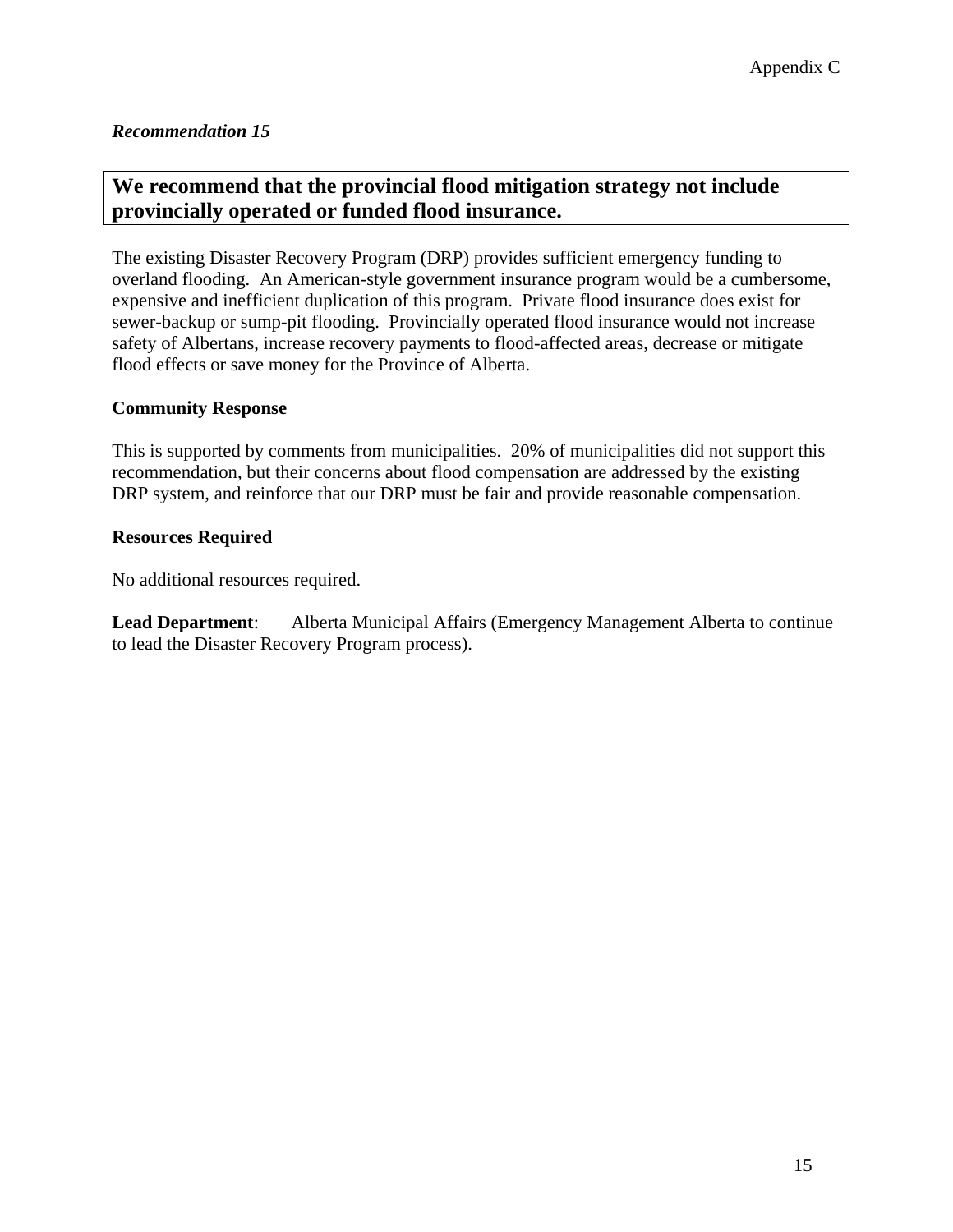## <span id="page-29-0"></span>**We recommend that the provincial government continue to support local authorities to educate their citizens on the flood risks to their communities.**

Education is a key element of a flood mitigation program and is provided by the government through websites and interaction with staff. Alberta Environment and Municipal Affairs play various roles in flood risk education.

Alberta Environment routinely provides support and education on the provincial flood risk program and river monitoring/forecasting programs. Education consists of website information, public meetings, municipal information sessions, and ongoing support for technical questions.

Municipal Affairs provides education on flood risks as part of the work of District Officers. Additional education occurs through special events such as Emergency Preparedness Week.

### **Community Response**

Education as a flood mitigation strategy was strongly supported (99% support). Comments recommended improving both passive (website, web links) and direct (funding for local government education, education material for elected officials) educational activities.

#### **Resources Required**

Additional staff with technical knowledge need to be available to develop and deliver additional educational material. Recommend a minimum of 2 FTEs (one in AENV and one in MA).

**Lead Department**: Alberta Environment, Alberta Municipal Affairs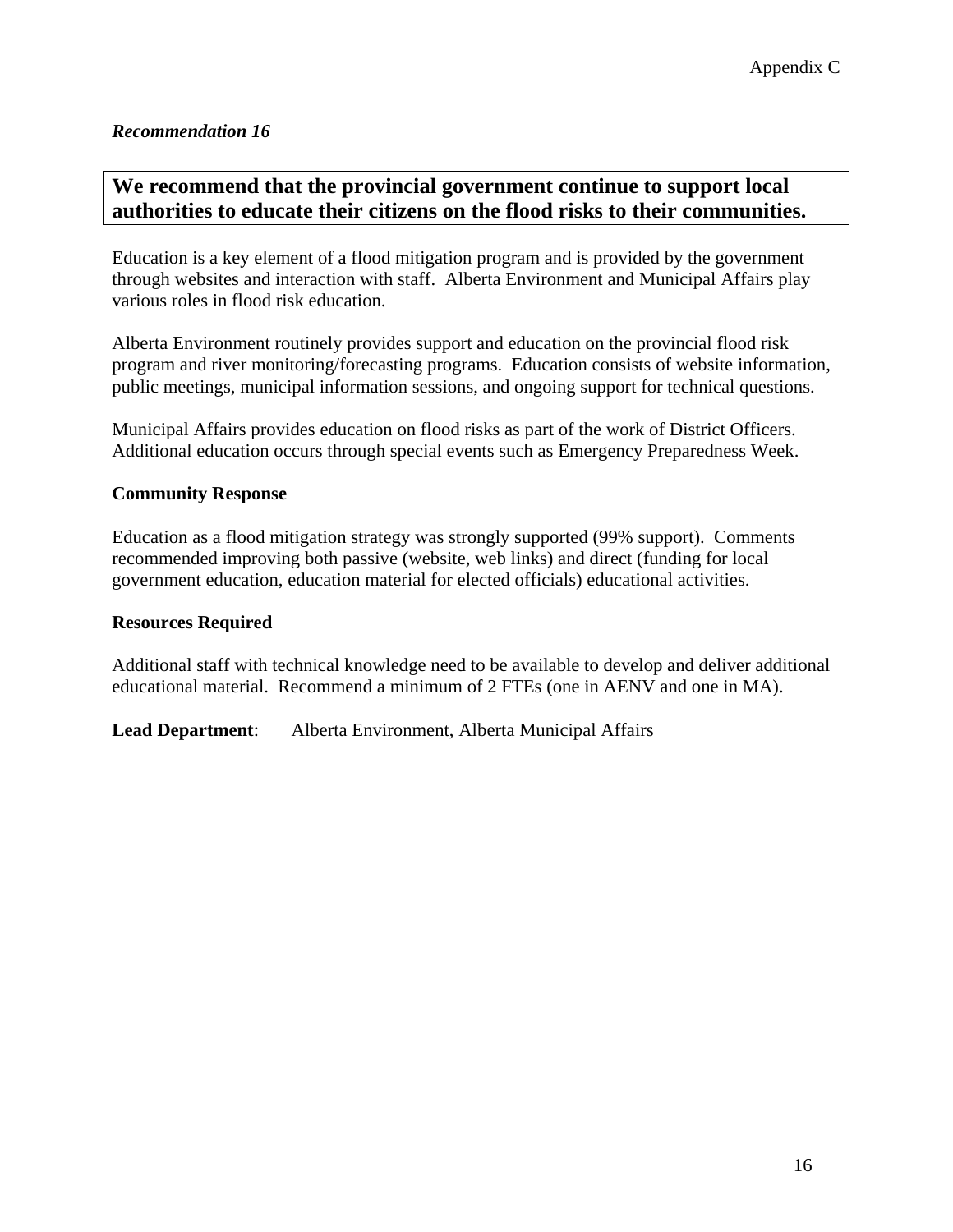# <span id="page-30-0"></span>**We recommend that Alberta Environment expand its forecasting network to provide an appropriate level of warning for all local authorities exposed to a flood risk.**

Effective, consistent flood warning coverage should be provided throughout the province. As of 2006, 30 of 66 communities with an identified flood risk do not have flood forecasting warning procedures. Verbal communication with the local authority is the primary means of communication.

The provincial river ice program is focused on providing services for Fort McMurray and Peace River, although several other areas of the province experience river ice related problems. Additional resources are required to effectively monitor and communicate river ice related risks.

### **Community Response**

This is supported by comments from municipalities, as it was 94% endorsed. Their concerns about forecasting were that all citizens should have the same level of service while being cost effective. Recommendation should include enhancements to existing warning and procedures, including flood proofing of existing infrastructure. The existing forecasting and forecasting network are seen as very valuable to municipalities.

### **Resources Required**

- It was estimated that \$3 million over five years is required to improve the forecasting data collection network. This does not provide resources for operation and maintenance of an enhanced network. An expanded network is expected to add an additional cost of approximately \$400,000 annually to service contracts to operate the new installations.
- Alberta Environment estimates that another 8 FTEs would be needed to provide increased flood coverage. This results in an additional \$1.5 million annually to provide operating budgets for the expanded monitoring and forecasting capabilities